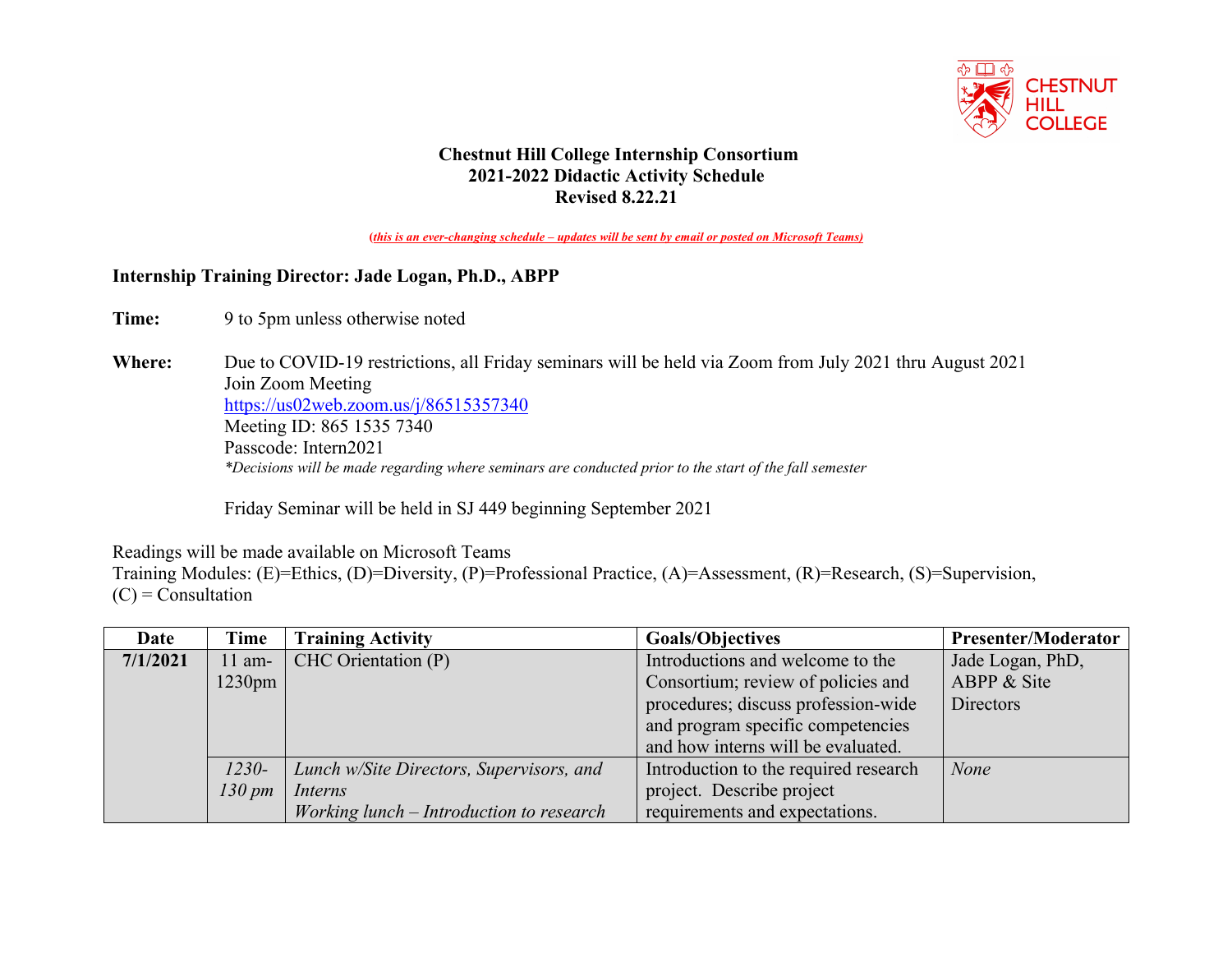|                               |                  | projects $(P)$                                                                                                                                                                                                                                                                                                                                                                                                                                                             |                                                                                                                                                                                                                                                                                                                                                                                                                                                                                             |                                                                                                                                                                                                     |
|-------------------------------|------------------|----------------------------------------------------------------------------------------------------------------------------------------------------------------------------------------------------------------------------------------------------------------------------------------------------------------------------------------------------------------------------------------------------------------------------------------------------------------------------|---------------------------------------------------------------------------------------------------------------------------------------------------------------------------------------------------------------------------------------------------------------------------------------------------------------------------------------------------------------------------------------------------------------------------------------------------------------------------------------------|-----------------------------------------------------------------------------------------------------------------------------------------------------------------------------------------------------|
|                               | $130 -$<br>3pm   | CHC Orientation & Introduction to<br>professional development seminar (P)                                                                                                                                                                                                                                                                                                                                                                                                  | Completion of orientation paperwork;<br>review of didactic seminar and<br>learning activity expectations. Discuss<br>the purpose of the professional<br>development seminar and begin to<br>explore issues of professional<br>competence.                                                                                                                                                                                                                                                   | Jade Logan, PhD,<br><b>ABPP</b>                                                                                                                                                                     |
|                               | $3-5pm$          | <b>Group Supervision</b>                                                                                                                                                                                                                                                                                                                                                                                                                                                   | None                                                                                                                                                                                                                                                                                                                                                                                                                                                                                        | Jade Logan, PhD,<br><b>ABPP</b>                                                                                                                                                                     |
| Week of<br>$7/5-$<br>7/9/2021 | None             | <b>Research Seminar #1</b><br>Read the following:<br>APA Criteria for Evaluating<br><b>Treatment Guidelines</b><br>APA Criteria for Practice Guideline<br>Development and Evaluation<br>Criteria for the Evaluation of Quality<br>Improvement Programs and the Use<br>of Quality Improvement Data<br>Watch Videos<br>Decolonizing Curriculum<br>$\bullet$<br><b>Decolonizing Research Practices</b><br>https://www.tc.columbia.edu/decolo<br>nizing-psychology-conference/ | <b>Research Seminar</b><br>To review basic principles and topics<br>in research methods. To review<br>expectations and criteria for<br>establishing treatment and practice<br>guidelines. To analyze a research<br>article. To facilitate understanding of<br>evidence-based practices and<br>procedures for evaluating the<br>evidence basis of treatments and<br>interventions. To familiarize interns<br>with guidelines on quality<br>improvement and program evaluation<br>activities. | Please submit ILA<br>sheet for each reading<br>documenting time<br>spent and questions<br>$(\sim 6 \text{ hours})$<br>**please complete<br>one ILA for the<br>articles and an ILA<br>for each video |
| 7/9/2021                      | $9-11$ am        | <b>Group Supervision</b>                                                                                                                                                                                                                                                                                                                                                                                                                                                   | None                                                                                                                                                                                                                                                                                                                                                                                                                                                                                        | Jade Logan, PhD,<br><b>ABPP</b>                                                                                                                                                                     |
|                               | $11 -$<br>1230pm | Professional Development Seminar:<br>Effective Teaching and Presenting (P)                                                                                                                                                                                                                                                                                                                                                                                                 | Goals/Objectives: To help interns<br>develop effective strategies for<br>teaching and presenting as a<br>professional.                                                                                                                                                                                                                                                                                                                                                                      | Jade Logan, PhD,<br><b>ABPP</b>                                                                                                                                                                     |
|                               | 1230-            | Informal Intern Networking Lunch                                                                                                                                                                                                                                                                                                                                                                                                                                           | None                                                                                                                                                                                                                                                                                                                                                                                                                                                                                        | None                                                                                                                                                                                                |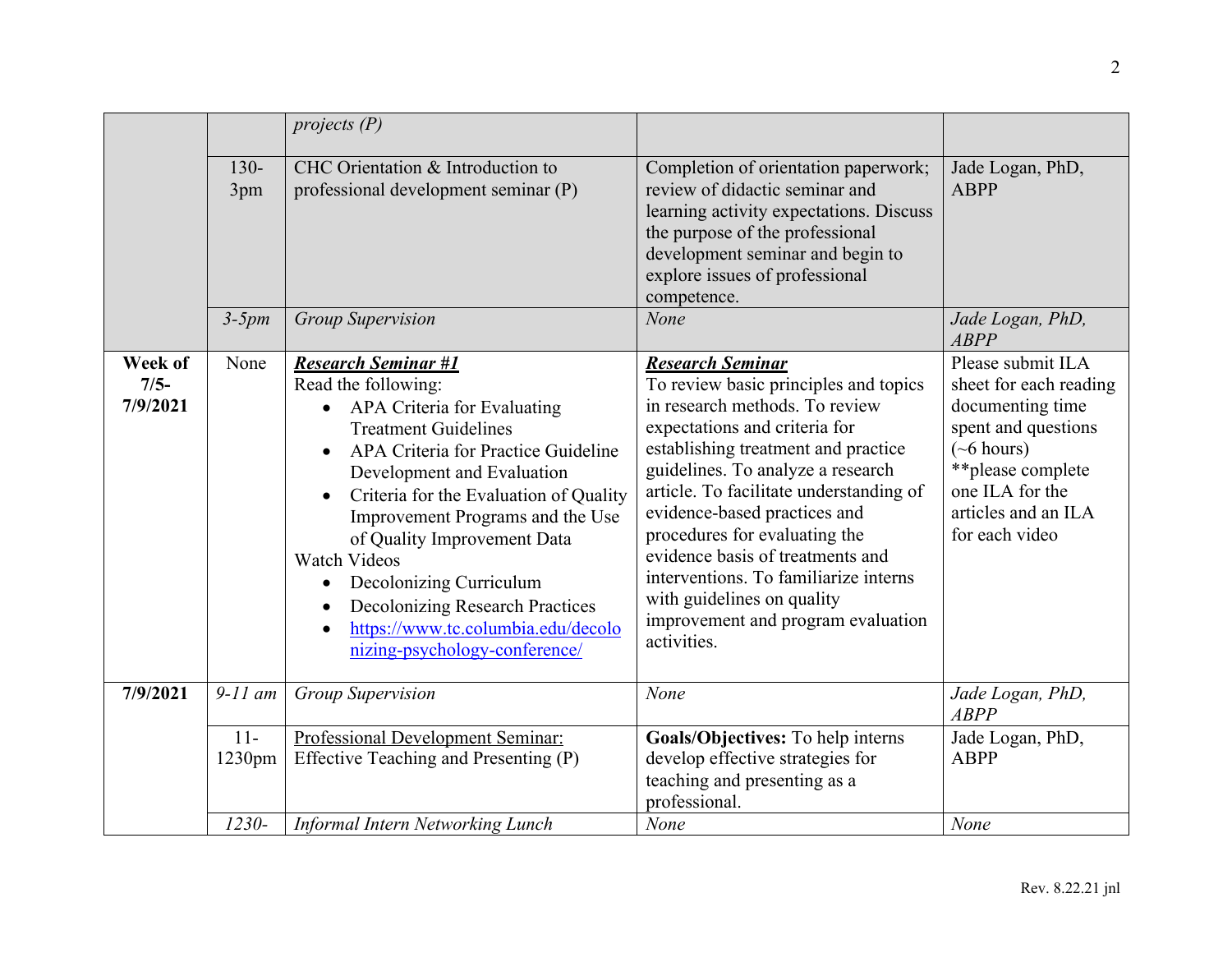|           | 130pm     |                                        |                                                                              |                        |
|-----------|-----------|----------------------------------------|------------------------------------------------------------------------------|------------------------|
|           | $130 - 5$ | Didactic Seminar: Program Evaluation & | Goals/Objectives: Review criteria for                                        | Jade Logan, PhD,       |
|           | pm        | Quality Improvement (R)                | practice and treatment guidelines.                                           | <b>ABPP</b>            |
|           |           |                                        | Interns will gain an understanding of                                        |                        |
|           |           |                                        | the purpose and utility of program                                           |                        |
|           |           |                                        | evaluation; interns will develop an                                          |                        |
|           |           |                                        | understanding of methods of program                                          |                        |
|           |           |                                        | evaluation, and interns will gain an                                         |                        |
|           |           |                                        | understanding of how to select a                                             |                        |
|           |           |                                        | program evaluation method that<br>addresses patient quality of care and      |                        |
|           |           |                                        | treatment outcomes.                                                          |                        |
|           |           | Didactic Seminar: Outcome Evaluations  | Goals/Objectives: To familiarize                                             |                        |
|           |           | (R)                                    | interns with methods of outcome                                              |                        |
|           |           |                                        | evaluation and treatment                                                     |                        |
|           |           |                                        | effectiveness. To facilitate                                                 |                        |
|           |           |                                        | development of an understanding of                                           |                        |
|           |           |                                        | the importance and proper use of                                             |                        |
|           |           |                                        | outcome measures. To discuss the                                             |                        |
|           |           |                                        | challenges and limitations of the use                                        |                        |
|           |           |                                        | of outcome measures.                                                         |                        |
|           |           |                                        | Interns should be prepared to discuss                                        |                        |
|           |           |                                        | research projects.                                                           |                        |
| Week of   | None      | <b>Ethics Seminar #1</b>               | To familiarize interns with                                                  | Please submit ILA      |
| $7/12$ to |           | <b>Internship Training Manual</b>      | Consortium policies and procedures.                                          | sheet for each reading |
| 7/16/2021 |           | Elman, Kaye, & Robiner (2005)          | Interns will begin to explore their                                          | documenting time       |
|           |           | Professional Development: Training     | acculturation into the profession and                                        | spent and questions    |
|           |           | for Professionalism as a Foundation    | movement from a psychologist-in-                                             |                        |
|           |           | for Competent Practice in              | training to a psychologist. To                                               |                        |
|           |           | Psychology                             | familiarize intern with the                                                  |                        |
|           |           | <b>APA Ethics Code</b>                 | Psychological First Aid model of<br>crisis intervention. To increase interns |                        |
|           |           | Psychological First Aid Field          | understanding of risk and suicide                                            |                        |
|           |           | Operations Manual (pages 5-19)         |                                                                              |                        |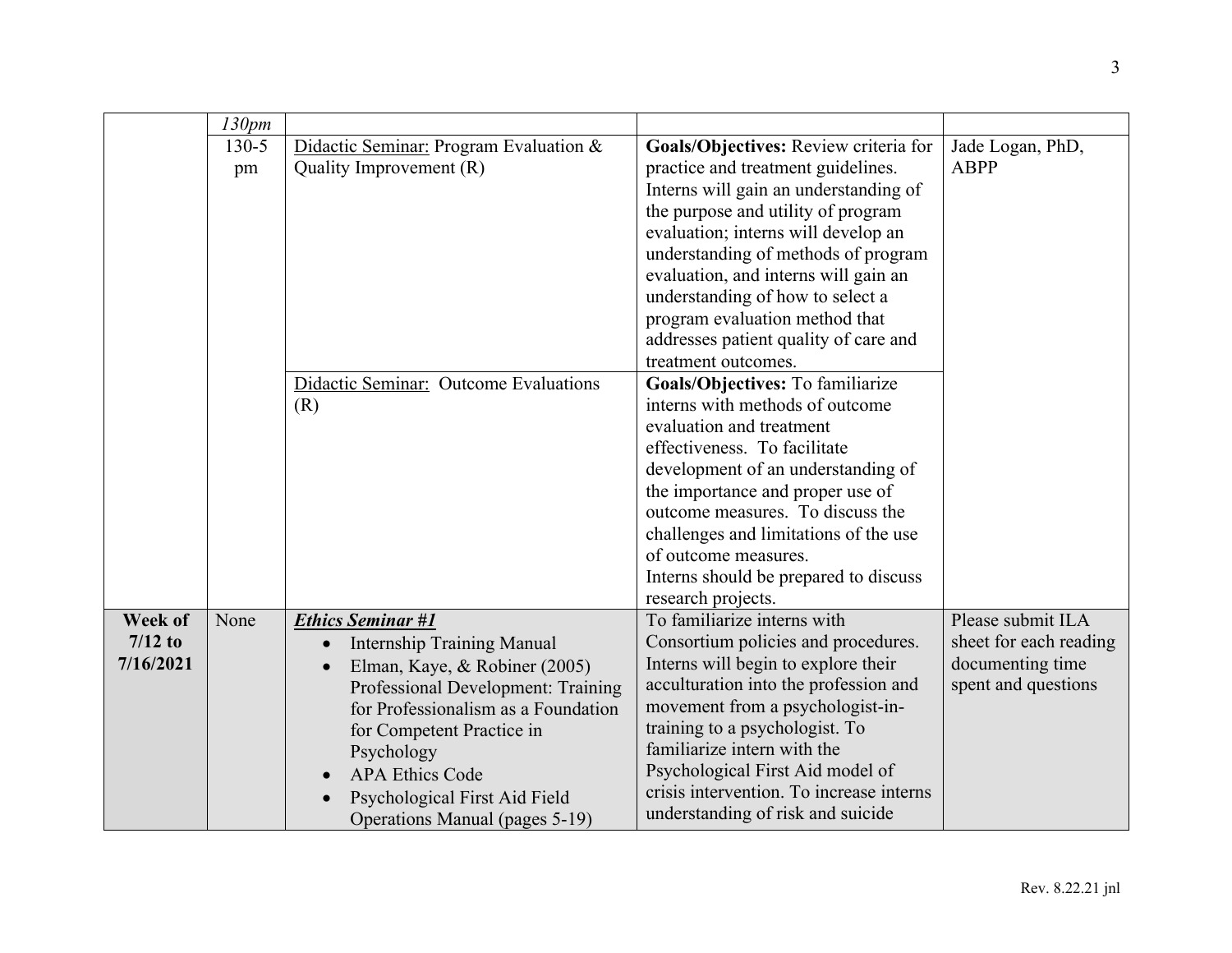|           |                            | <b>Risk Assessment Guideline</b><br><b>Elements for Violence:</b><br><b>Considerations for Assessing Violent</b><br><b>Behavior</b><br>Suicide Risk Assessment Guide<br>Reference Manual | assessment.                                                                                                                                                                                                                                                                                                                                                                                                                                                                                                                                                                             |                                   |
|-----------|----------------------------|------------------------------------------------------------------------------------------------------------------------------------------------------------------------------------------|-----------------------------------------------------------------------------------------------------------------------------------------------------------------------------------------------------------------------------------------------------------------------------------------------------------------------------------------------------------------------------------------------------------------------------------------------------------------------------------------------------------------------------------------------------------------------------------------|-----------------------------------|
| 7/16/2021 | $9-11$ am                  | <b>Group Supervision</b>                                                                                                                                                                 | None                                                                                                                                                                                                                                                                                                                                                                                                                                                                                                                                                                                    | Jade Logan, PhD,<br><b>ABPP</b>   |
|           | $11-$<br>1230pm            | Didactic Seminar: I've Been Subpoenaed,<br>Now What?                                                                                                                                     | Goals/Objectives: Describe situations<br>in which psychologists might be<br>subpoenaed. Lists how to handle<br>situations as an intern $&$ psychologists                                                                                                                                                                                                                                                                                                                                                                                                                                | Jade Logan, PhD,<br><b>ABPP</b>   |
|           | 1230-<br>130 <sub>pm</sub> | <b>Informal Networking Lunch</b>                                                                                                                                                         | None                                                                                                                                                                                                                                                                                                                                                                                                                                                                                                                                                                                    | None                              |
|           | 130<br>pm-330<br>pm        | Professional Development Seminar: Ethics<br>& Conflict Resolution                                                                                                                        | <b>Goals:</b> To review some common<br>ethical dilemmas that can occur for<br>trainees and strategies for handling<br>them. To present methods of<br>resolving workplace conflicts and<br>disagreements.<br>Objectives: Interns will review and<br>discuss several examples of potential<br>ethical dilemmas. Using an ethical<br>decision-making model, interns will<br>discuss the ethical issues in each<br>example and how they might be<br>addressed. Interns will learn several<br>strategies for managing conflict and<br>disagreements in the workplace and<br>with colleagues. | Jade Logan, Ph.D.,<br><b>ABPP</b> |
|           | $330 -$                    | Professional Development Seminar: Crisis<br>Intervention: Psychological First Aid the                                                                                                    | <b>Goals:</b> To familiarize interns with the<br>procedures around psychological first                                                                                                                                                                                                                                                                                                                                                                                                                                                                                                  |                                   |
|           | 5pm                        | First 48 Hours                                                                                                                                                                           | aid in order to assist with crisis                                                                                                                                                                                                                                                                                                                                                                                                                                                                                                                                                      |                                   |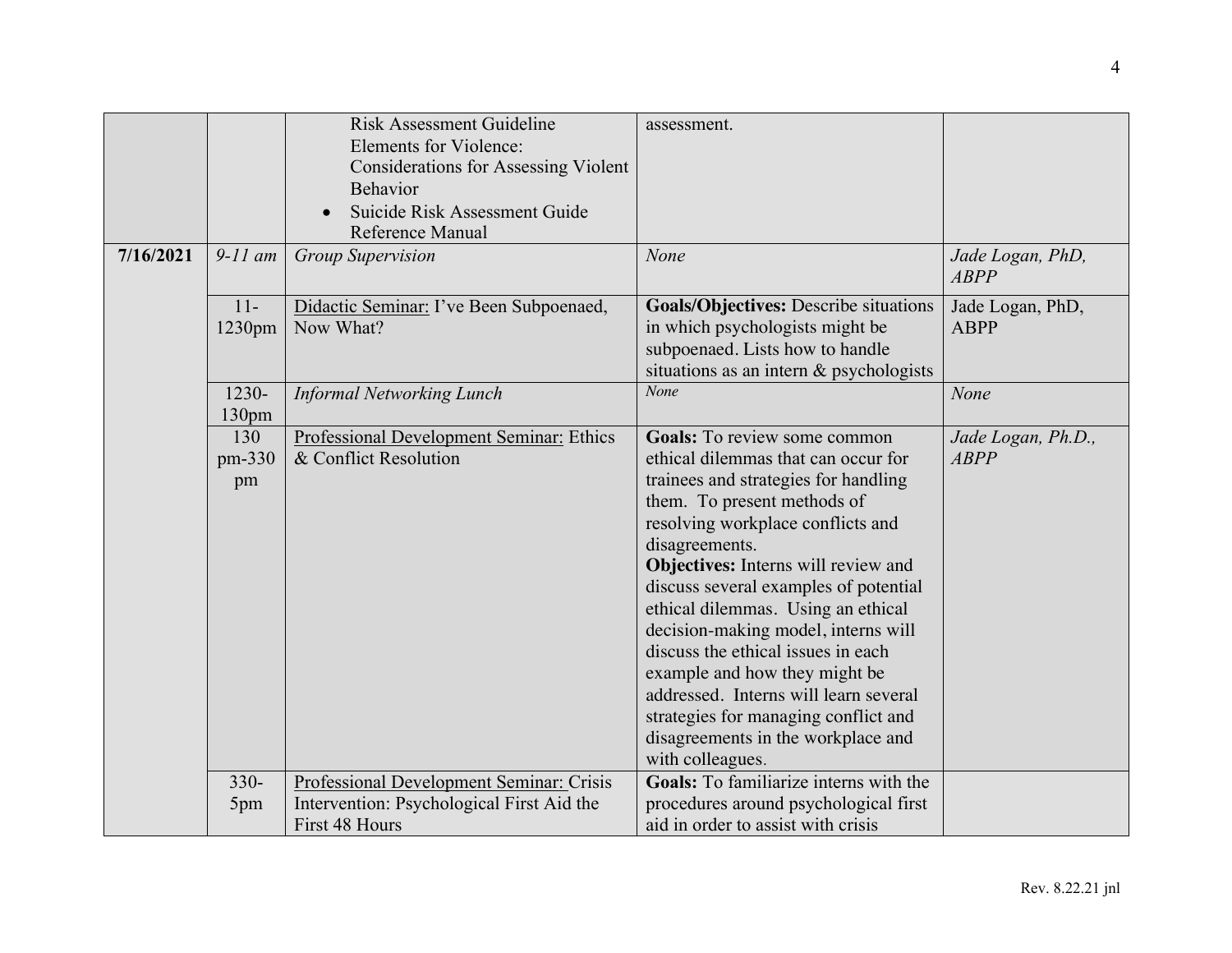|                                 |                           |                                                                                                                                                                                                                                                                                                                                                                            | intervention.                                                                                                                                                                                                                                                                                                                                              |                                                                                        |
|---------------------------------|---------------------------|----------------------------------------------------------------------------------------------------------------------------------------------------------------------------------------------------------------------------------------------------------------------------------------------------------------------------------------------------------------------------|------------------------------------------------------------------------------------------------------------------------------------------------------------------------------------------------------------------------------------------------------------------------------------------------------------------------------------------------------------|----------------------------------------------------------------------------------------|
| Week of<br>$7/19-$<br>7/23/2021 |                           | <b>Diversity Seminar #1</b><br>Read the following:<br>Shellenberger et al. (2007) Cultural<br>$\bullet$<br>Genogram: A Tool for Teaching &<br>Practice. Families, Systems, &<br>Health. Vol. 25, No. 4, 367-381<br>Sandeen, Moore, & Swanda (2018)<br>Reflective Local Practice: A<br>Pragmatic Framework for Improving<br>Culturally Competent Practice in<br>Psychology. | To introduce/review multiculturally<br>competent psychotherapy. To engage<br>in self-reflection and have interns<br>complete a thorough cultural self-<br>assessment.                                                                                                                                                                                      | Please submit ILA<br>sheet for each reading<br>documenting time<br>spent and questions |
| 7/23/2021                       | 9-10 am                   | Didactic Seminar: Introduction to Diversity                                                                                                                                                                                                                                                                                                                                | Introduction to Diversity Seminar                                                                                                                                                                                                                                                                                                                          | Jade Logan, PhD,<br><b>ABPP</b>                                                        |
|                                 | $10-$<br>12pm             | Didactic: Connecting the Dots: A<br>Consultant's Life (C)                                                                                                                                                                                                                                                                                                                  | Goals/Objectives: Define Consulting;<br>Identify 3 reasons consultants are<br>hired; Identify differences between<br>counseling and consulting                                                                                                                                                                                                             | Kathleen Walls, PsyD                                                                   |
|                                 | $12 -$<br>1 <sub>pm</sub> | Informal Intern Networking Lunch                                                                                                                                                                                                                                                                                                                                           | None                                                                                                                                                                                                                                                                                                                                                       | None                                                                                   |
|                                 | $1-3pm$<br>$3-5pm$        | Didactic Seminar: Introduction to Diversity<br>Seminar (D)<br><b>Group Supervision</b>                                                                                                                                                                                                                                                                                     | Goals/Objectives: To introduce<br>interns to the yearlong diversity<br>seminar. To conduct a cultural self-<br>assessment and complete a cultural<br>genogram. To review the multicultural<br>guidelines and explore how they are<br>applied to our work as psychologists-<br>in-training. To review the monthly<br>diversity reflection exercise.<br>None | Jade Logan, PhD,<br><b>ABPP</b><br>Jade Logan, PhD,                                    |
|                                 |                           |                                                                                                                                                                                                                                                                                                                                                                            |                                                                                                                                                                                                                                                                                                                                                            | <b>ABPP</b>                                                                            |
| Week of                         |                           | <b>Supervision Seminar #1</b>                                                                                                                                                                                                                                                                                                                                              | To begin to explore the process of                                                                                                                                                                                                                                                                                                                         | Please submit ILA                                                                      |
| $7/26-$                         |                           | Read the following:                                                                                                                                                                                                                                                                                                                                                        | individual and group supervision.                                                                                                                                                                                                                                                                                                                          | sheet for each reading                                                                 |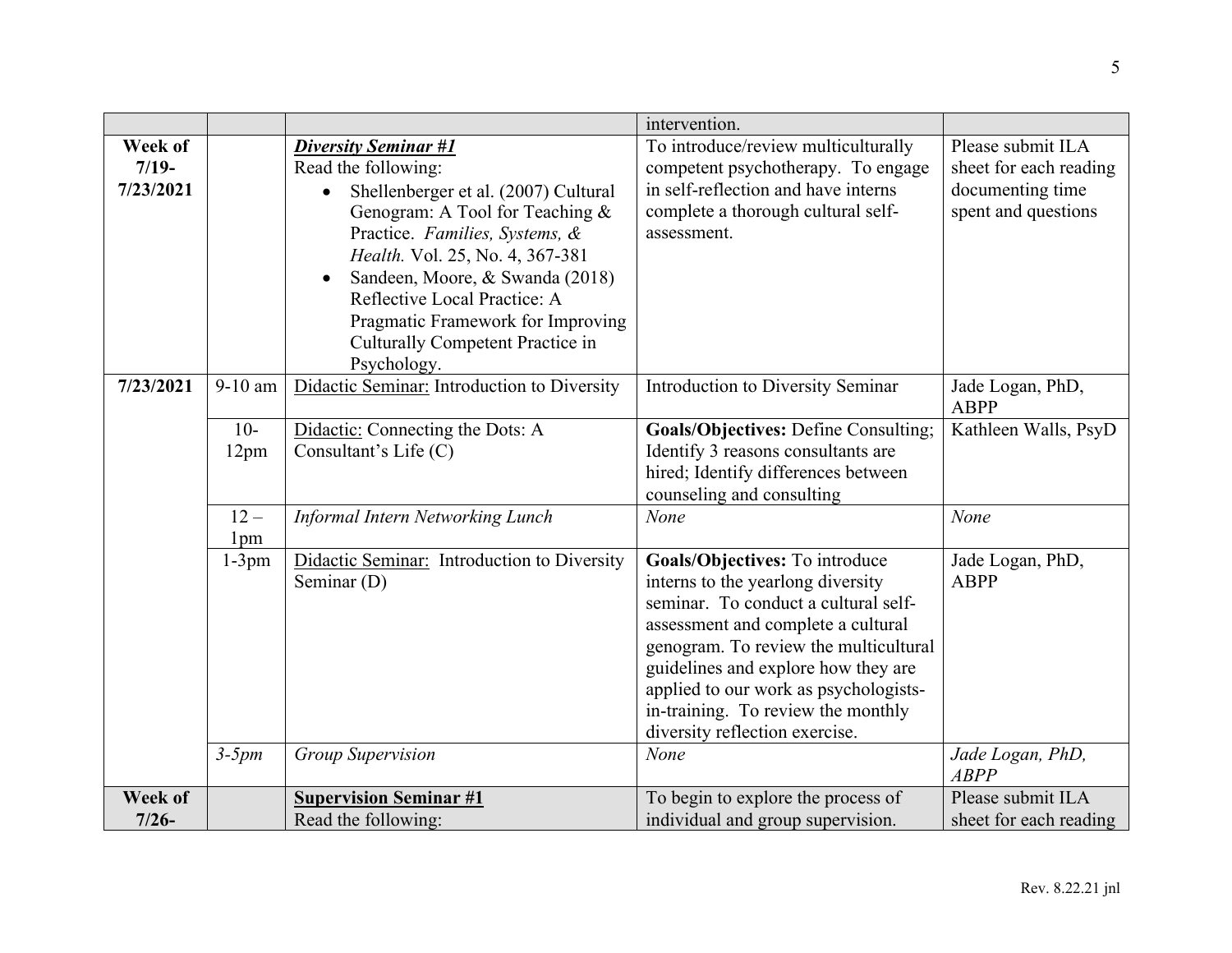| 7/30/2021                                                 |                    | Falender, Shafranske, & Falicov<br>$\bullet$<br>(2016). Multiculturalism and<br>Diversity in Clinical Supervision<br>(Chapter 11)<br><b>APA Supervision Guidelines</b><br>Watch Video:<br>Decolonizing Clinical Supervision<br>$\bullet$<br>https://www.tc.columbia.edu/decolo<br>nizing-psychology-conference/ | Review of the supervision guidelines<br>posted by APA. Discuss the<br>implications of multicultural<br>supervision.                                                                                                              | documenting time<br>spent and questions<br>$(\sim 5 \text{ hours})$ ** please<br>write on ILA for the<br>articles and a second<br>ILA for the videos |
|-----------------------------------------------------------|--------------------|-----------------------------------------------------------------------------------------------------------------------------------------------------------------------------------------------------------------------------------------------------------------------------------------------------------------|----------------------------------------------------------------------------------------------------------------------------------------------------------------------------------------------------------------------------------|------------------------------------------------------------------------------------------------------------------------------------------------------|
| 7/30/2021                                                 | $9$ am- $12$<br>pm | <b>Group Supervision</b>                                                                                                                                                                                                                                                                                        | None                                                                                                                                                                                                                             | Jade Logan, PhD,<br><b>ABPP</b>                                                                                                                      |
|                                                           | $12-1$ pm          | <b>Informal Intern Networking Lunch</b>                                                                                                                                                                                                                                                                         | None                                                                                                                                                                                                                             | None                                                                                                                                                 |
| Week of                                                   | $1-5$ pm<br>None   | Supervision Seminar: Introduction<br>Supervision Seminar (S)<br>Intern Choice $(\sim 4$ hours)                                                                                                                                                                                                                  | Goals/Objectives: To begin to<br>explore the fundamentals of<br>individual and group supervision.<br>Discuss the implications of<br>multiculturalism on supervision.<br>Provide case examples and role plays<br>to work through. | Jade Logan, PhD,<br><b>ABPP</b><br>Please submit ILA                                                                                                 |
| $8/2 -$<br>8/6/2021<br>Dr. Logan<br>on<br><b>Vacation</b> |                    |                                                                                                                                                                                                                                                                                                                 |                                                                                                                                                                                                                                  | sheet for each reading<br>documenting time<br>spent and questions                                                                                    |
| 8/6/2021                                                  | $10-$<br>12pm      | <b>Group Supervision</b>                                                                                                                                                                                                                                                                                        | <b>None</b>                                                                                                                                                                                                                      | Amy Brosof, PhD                                                                                                                                      |
|                                                           | $12$ - $1pm$       | Informal Intern Networking Lunch                                                                                                                                                                                                                                                                                | None                                                                                                                                                                                                                             | None                                                                                                                                                 |
|                                                           | $1-3$ pm           | Didactic Seminar: Assessing and Treating<br><b>Eating Disorders</b>                                                                                                                                                                                                                                             | <b>Goals/Objectives: Review current</b><br>research on the etiology of eating<br>disorders. Identify an eating disorder<br>during initial evaluation and when to<br>refer to a specialist. Describe                              | Leigh Brosof, MS<br>Amy Brosof, PhD                                                                                                                  |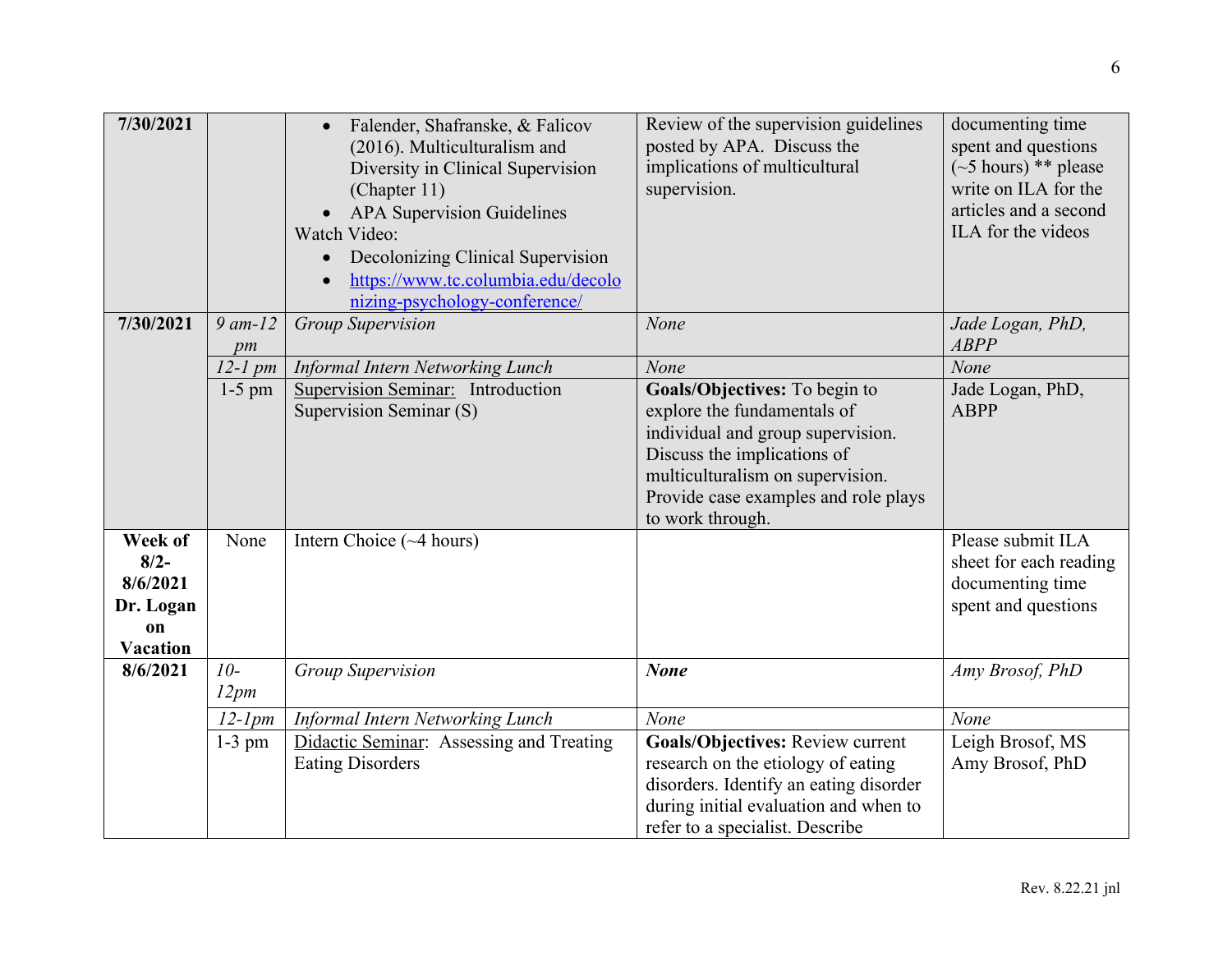|           |              |                                                                                                                           | evidenced-based treatment for eating    |                        |  |  |
|-----------|--------------|---------------------------------------------------------------------------------------------------------------------------|-----------------------------------------|------------------------|--|--|
|           |              |                                                                                                                           | disorders                               |                        |  |  |
|           | $3-5$ pm     | Research Seminar: Independent research                                                                                    | Interns work independently on           | None                   |  |  |
|           |              | time                                                                                                                      | research projects and professional      |                        |  |  |
|           |              |                                                                                                                           | development exercises                   |                        |  |  |
| Week of   | None         | <b>APA Annual Convention (~12 hours)</b>                                                                                  | None                                    | Please submit ILA      |  |  |
| $8/9-$    |              |                                                                                                                           |                                         | sheet for each reading |  |  |
| 8/13/2021 |              |                                                                                                                           |                                         | documenting time       |  |  |
|           |              |                                                                                                                           |                                         | spent and questions    |  |  |
| 8/13/2021 |              |                                                                                                                           | <b>APA Virtual Convention</b>           |                        |  |  |
|           |              | Interns have been provided registration to attend the 2021 virtual convention. Interns are required to attend at least 12 |                                         |                        |  |  |
|           |              | hours of programming at the convention. For this week you are required to submit an ILA for each program you attend.      |                                         |                        |  |  |
| Week of   | None         | <b>Professionalism Seminar</b>                                                                                            | To facilitate understanding of the need | Please submit ILA      |  |  |
| $8/16-$   |              | Readings:                                                                                                                 | for and value of reflective practice    | sheet for each reading |  |  |
| 8/20/2021 |              | Occupational Vulnerability for                                                                                            | and self-care for interns and early-    | documenting time       |  |  |
|           |              | Psychologists (P)                                                                                                         | career professionals.                   | spent and questions    |  |  |
|           |              | Professional Health and Well-Being for                                                                                    |                                         |                        |  |  |
|           |              | Psychologists (P)                                                                                                         |                                         |                        |  |  |
|           |              | Tips for Self-Care (P)                                                                                                    |                                         |                        |  |  |
|           |              |                                                                                                                           |                                         |                        |  |  |
| 8/20/2021 | $9-12$ pm    | <b>Group Supervision</b>                                                                                                  | None                                    | Jade Logan, Ph.D.,     |  |  |
|           |              |                                                                                                                           |                                         | <b>ABPP</b>            |  |  |
|           | $12$ - $1pm$ | Informal Intern Networking Lunch                                                                                          | None                                    | None                   |  |  |
|           | $1-3pm$      | Virtual Escape Room                                                                                                       | Team budling exercise                   | The Mystery Escape     |  |  |
|           |              |                                                                                                                           |                                         | Room                   |  |  |
|           | $3-5$ pm     | Professional Development Seminar: What                                                                                    | Goals/Objectives: Explore various       | Jade Logan, PhD,       |  |  |
|           |              | is Self-Care as a Mental Health                                                                                           | forms of self-care and the importance   | <b>ABPP</b>            |  |  |
|           |              | Professional?                                                                                                             | during internship and beyond; Interns   |                        |  |  |
|           |              |                                                                                                                           | should also plan to engage in some      |                        |  |  |
|           |              |                                                                                                                           | form of self-care today!!               |                        |  |  |
| Week of   | None         | Intern Choice $(\sim 4$ hours)                                                                                            | None                                    | Please submit ILA      |  |  |
| $8/23-$   |              |                                                                                                                           |                                         | sheet for each reading |  |  |
| 8/27/2021 |              |                                                                                                                           |                                         | documenting time       |  |  |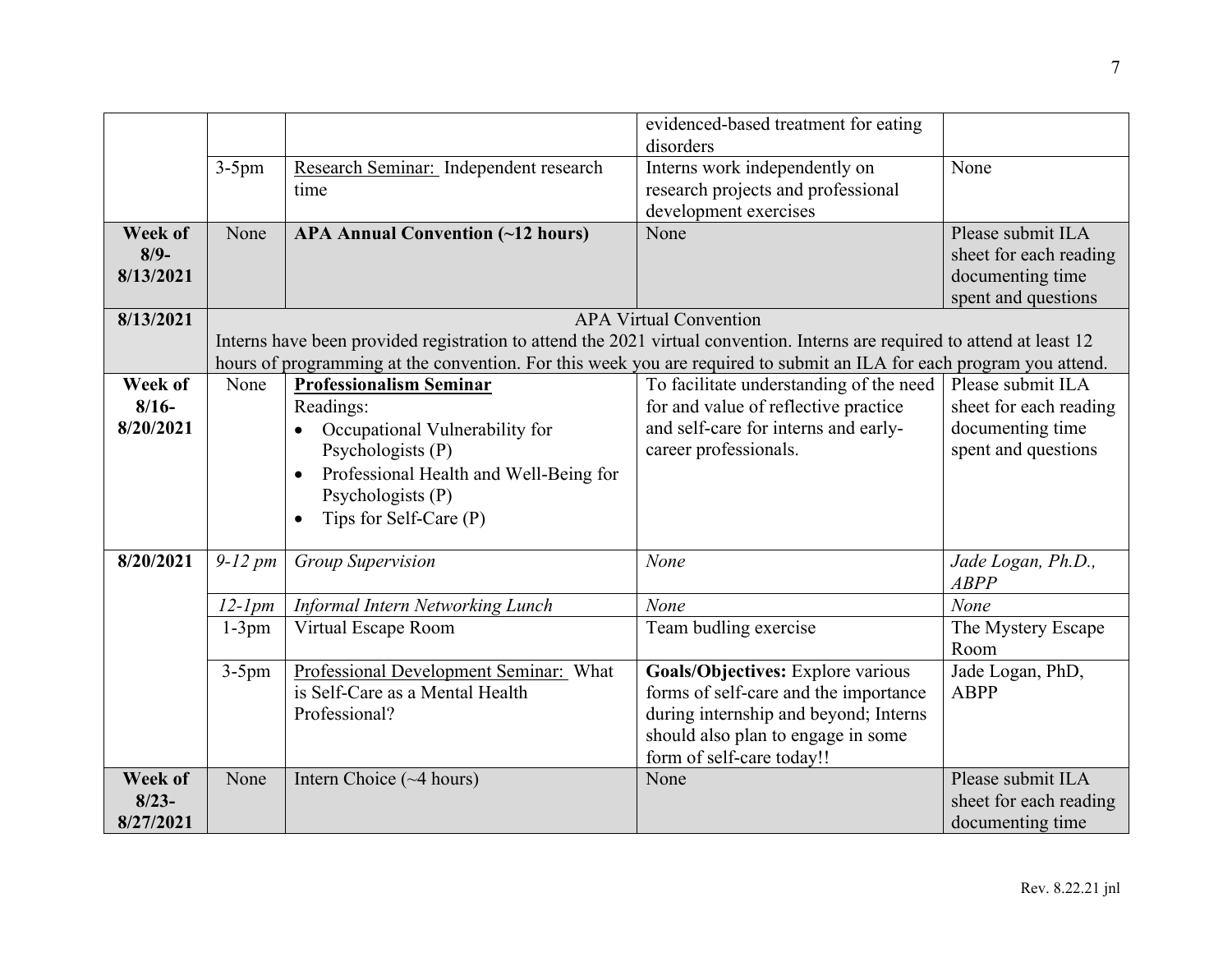|                                  |              |                                                                                                                                                                                                                                                                                                                                                                                                                                                    |                                                                                                         | spent and questions                                                                    |
|----------------------------------|--------------|----------------------------------------------------------------------------------------------------------------------------------------------------------------------------------------------------------------------------------------------------------------------------------------------------------------------------------------------------------------------------------------------------------------------------------------------------|---------------------------------------------------------------------------------------------------------|----------------------------------------------------------------------------------------|
| 8/27/21                          | $9 - 12$     | <b>Group Supervision</b>                                                                                                                                                                                                                                                                                                                                                                                                                           |                                                                                                         | Cheryll Rothery,                                                                       |
| Dr. Logan<br><b>on</b>           | pm           |                                                                                                                                                                                                                                                                                                                                                                                                                                                    |                                                                                                         | PsyD, ABPP                                                                             |
| <b>Vacation</b>                  | $12$ - $1pm$ | <b>Intern Networking Lunch</b>                                                                                                                                                                                                                                                                                                                                                                                                                     | None                                                                                                    | None                                                                                   |
|                                  | $1-5$ pm     | Research Seminar: Independent Research                                                                                                                                                                                                                                                                                                                                                                                                             | Interns work independently on                                                                           | None                                                                                   |
|                                  |              | Time                                                                                                                                                                                                                                                                                                                                                                                                                                               | research projects. Interns should also                                                                  |                                                                                        |
|                                  |              |                                                                                                                                                                                                                                                                                                                                                                                                                                                    | work to prepare cares presentations                                                                     |                                                                                        |
|                                  |              |                                                                                                                                                                                                                                                                                                                                                                                                                                                    | and complete independent learning<br>activities.                                                        |                                                                                        |
| Week of                          | None         | Intern Choice $(\sim 4$ hours)                                                                                                                                                                                                                                                                                                                                                                                                                     |                                                                                                         | Please submit ILA                                                                      |
| $8/30$ to                        |              |                                                                                                                                                                                                                                                                                                                                                                                                                                                    |                                                                                                         | sheet for each reading                                                                 |
| 9/3/2021                         |              |                                                                                                                                                                                                                                                                                                                                                                                                                                                    |                                                                                                         | documenting time                                                                       |
|                                  |              |                                                                                                                                                                                                                                                                                                                                                                                                                                                    |                                                                                                         | spent and questions                                                                    |
|                                  |              |                                                                                                                                                                                                                                                                                                                                                                                                                                                    | Labor Day Weekend: No Seminar Today                                                                     |                                                                                        |
| Week of<br>$9/7$ to<br>9/10/2021 | None         | <b>Ethics Seminar #2</b><br>Pope, Sonne, & Greene (2006) What<br>$\bullet$<br>Therapists Don't Talk About and<br>Why: Understanding Taboos That<br>Hurt Us and Our Clients: Chapter 2<br>- Therapists' Sexual Arousals,<br>Attractions, and Fantasies: An<br>Example of a Topic That Isn't There<br>Pope & Vasquez (2016) Sexual<br>Attraction to Patients, Therapist<br>Vulnerabilities and Sexual<br>Relationships with Patients (Chapter<br>21) | To explore the importance of<br>acknowledging transference and<br>countertransference in psychotherapy. | Please submit ILA<br>sheet for each reading<br>documenting time<br>spent and questions |
| 9/10/2021                        | $9-10$ am    | Intern Clinical #1                                                                                                                                                                                                                                                                                                                                                                                                                                 | None                                                                                                    | Erica Johnson                                                                          |
|                                  | $10-$        | Didactic Seminar: TBD                                                                                                                                                                                                                                                                                                                                                                                                                              | <b>Goals/Objectives: TBD</b>                                                                            | Jade Logan, PhD,                                                                       |
|                                  | 12pm         |                                                                                                                                                                                                                                                                                                                                                                                                                                                    |                                                                                                         | ABPP & Bindu                                                                           |
|                                  |              |                                                                                                                                                                                                                                                                                                                                                                                                                                                    |                                                                                                         | Methikalam, PhD                                                                        |
|                                  |              | 12-1 pm   Informal Networking Lunch                                                                                                                                                                                                                                                                                                                                                                                                                | None                                                                                                    | None                                                                                   |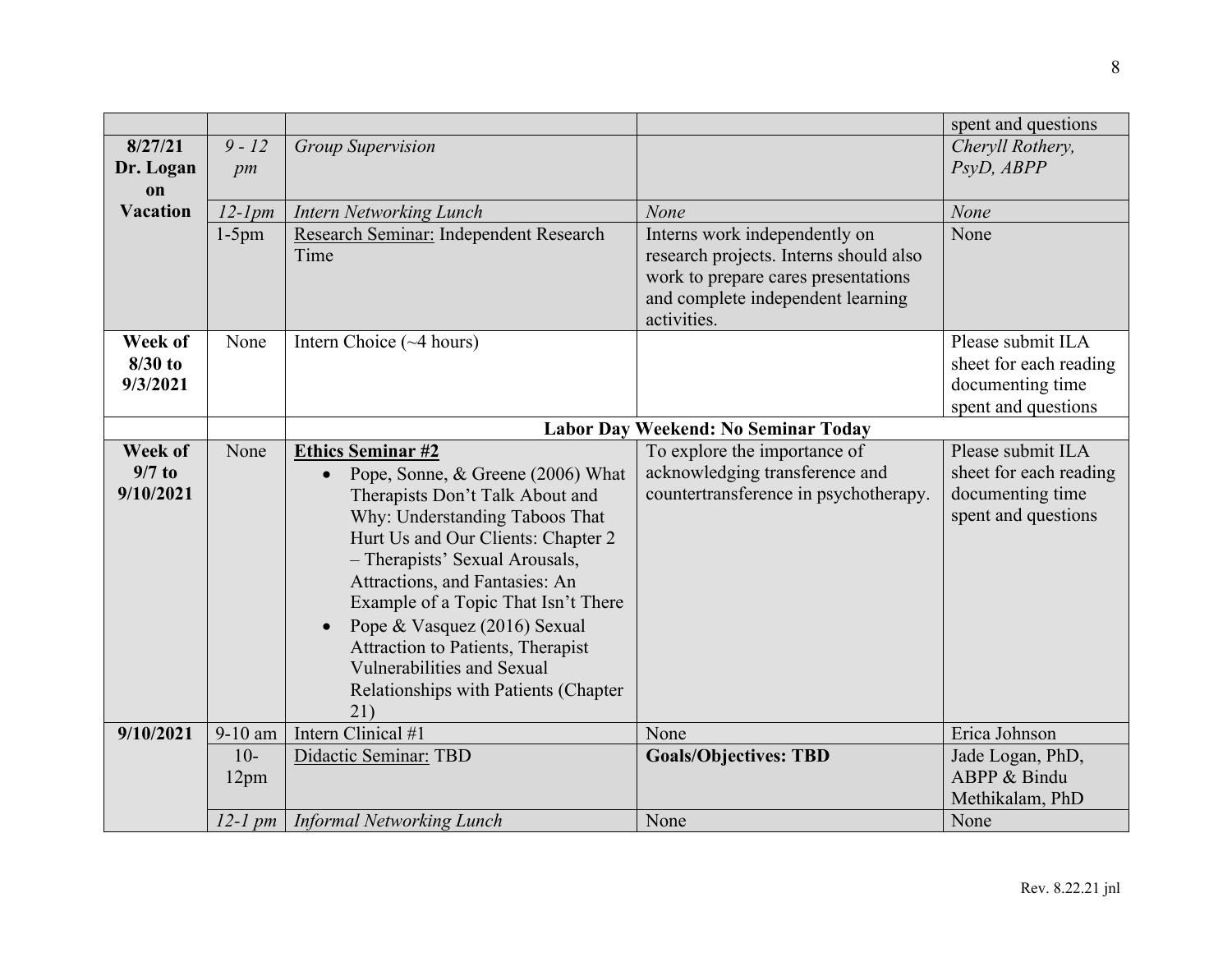|            |                 |                                           | None                                 | Gwen Edwards           |
|------------|-----------------|-------------------------------------------|--------------------------------------|------------------------|
|            | $\mathcal{I}$ - | <b>Group Supervision</b>                  |                                      |                        |
|            | 330pm           |                                           |                                      | Jade Logan, Ph.D.,     |
|            |                 |                                           |                                      | <b>ABPP</b>            |
|            | $330 -$         | Research Seminar: Independent Research    | Interns work independently on        | None                   |
|            | 5pm             | Time                                      | research projects                    |                        |
| Week of    | None            | Intern Choice $(\sim 4$ hours)            | None                                 | Please submit ILA      |
| $9/13$ to  |                 |                                           |                                      | sheet for each reading |
| 9/17/2021  |                 |                                           |                                      | documenting time       |
|            |                 |                                           |                                      | spent and questions    |
| 09/17/2021 | $9-10am$        | Intern Assessment #1                      | None                                 | <b>Ben Rodgers</b>     |
| *Research  | $10-$           | Didactic Seminar: TBD                     | Goals/Objectives                     | William Ernst, PsyD    |
| Projects*  | 12pm            |                                           |                                      |                        |
|            | $12$ - $1pm$    | Informal Intern Networking Lunch          | None                                 | None                   |
|            | $1-$            | <b>Group Supervision</b>                  | None                                 | Jill Siletski          |
|            | 330pm           |                                           |                                      | Jade Logan, PhD,       |
|            |                 |                                           |                                      | <b>ABPP</b>            |
|            | 330-            | Research Seminar: Present Research        | Interns will present their research  | Jade Logan, Ph.D.,     |
|            | 5pm             | Projects                                  | projects                             | <b>ABPP</b>            |
| Week of    | None            | Intern Choice (~4 hours)                  | To introduce interns to trauma       | Please submit ILA      |
| $9/20$ to  |                 | Trauma Seminar #1: Working w/Children     | focused CBT.                         | sheet for each reading |
| 9/24/2021  |                 | & Adolescences                            |                                      | documenting time       |
|            |                 | Read the following:                       |                                      | spent and questions    |
|            |                 | Hanson & Jobe-Shields (2017)<br>$\bullet$ |                                      |                        |
|            |                 |                                           |                                      |                        |
|            |                 | Trauma Focused Cognitive                  |                                      |                        |
|            |                 | Behavioral Therapy for Children and       |                                      |                        |
|            |                 | Adolescents                               |                                      |                        |
| 9/24/2021  | $9-1$ pm        | Didactic Seminar: An Introduction to      | Goals/Objectives: Discuss childhood  |                        |
|            |                 | Childhood Trauma and Trauma Focused       | trauma. Learn about the TF-CBT       |                        |
|            |                 | <b>CBT</b>                                | model for the treatment of childhood |                        |
|            |                 |                                           | trauma. Discuss each of the TF-CBT   |                        |
|            |                 |                                           | components. Learn about intervention |                        |
|            |                 |                                           | components for childhood traumatic   |                        |
|            |                 |                                           | grief. Review a TF-CBT example       |                        |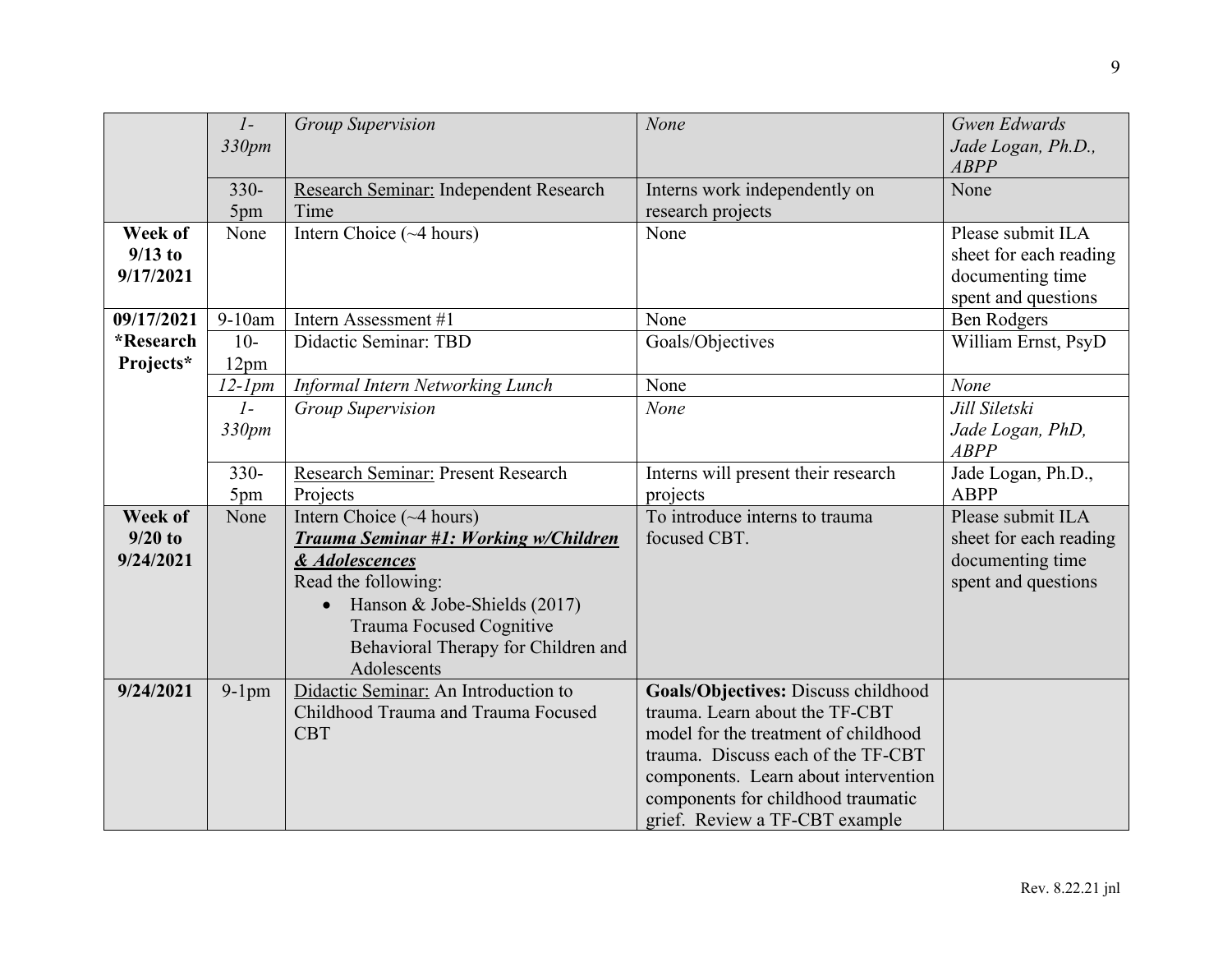|                | $1-2pm$      | <b>Informal Intern Networking Lunch</b>      | None                                    | None                   |
|----------------|--------------|----------------------------------------------|-----------------------------------------|------------------------|
|                | $2-4pm$      | <b>Group Supervision</b>                     | None                                    | Corrie Jackson, PhD    |
|                | $4-5$ pm     | Research Seminar: Independent research       | Interns work independently on           | None                   |
|                |              | time                                         | research projects.                      |                        |
| Week of        | None         | Intern Choice $(\sim 4)$                     | None                                    | Please submit ILA      |
| $9/27$ to      |              |                                              |                                         | sheet for each reading |
| 10/1/2021      |              |                                              |                                         | documenting time       |
|                |              |                                              |                                         | spent and questions    |
| 10/1/2021      | $9-12pm$     | Group Supervision                            | None                                    | <b>TBD</b>             |
|                | $12$ - $1pm$ | <b>Informal Networking Lunch</b>             | None                                    | None                   |
|                | $1-3pm$      | Didactic Seminar: Thinking Systemically      | Goals/Objectives: Describe how          | Joseph Micucci,        |
|                |              | with Individuals, Couples, and Families      | systems thinking differs from an        | PsyD, ABPP             |
|                |              | (prerecorded virtual didactic; see Microsoft | intrapsychic perspective. List at least |                        |
|                |              | Teams for links)                             | two suggestions for conducting          |                        |
|                |              | Access Video Here                            | therapy from a systemic perspective.    |                        |
|                |              |                                              | Describe how complementarity can be     |                        |
|                |              |                                              | used to elicit change. Describe ways    |                        |
|                |              |                                              | that systems thinking can be applied    |                        |
|                |              |                                              | to work with individual clients.:       |                        |
|                | $3-5$ pm     | Research Seminar: Independent Research       | Interns work independently on           | None                   |
|                |              | Time                                         | research projects.                      |                        |
| <b>Week of</b> |              | Intern Choice $(\sim 4 \text{ hours})$       |                                         | Please submit ILA      |
| $10/4$ to      |              |                                              |                                         | sheet for each reading |
| 10/8/2021      |              |                                              |                                         | documenting time       |
|                |              |                                              |                                         | spent and questions    |
|                |              |                                              | <b>GOC SITE VISIT DAY</b>               |                        |
| Week of        | $9 - 11$     | <b>Group Supervision</b>                     | None                                    | Diane Sizer, PhD       |
| $10/4$ to      | $11-$        | <b>Intern Clinical Presentation</b>          | None                                    | <b>Gwen Edwards</b>    |
| 10/8/2021      | 12pm         |                                              |                                         |                        |
|                | $12$ -Ipm    | <b>Informal Intern Networking Lunch</b>      | None                                    | None                   |
|                | $1-3pm$      | Didactic: TBD                                | None                                    | Diane Sizer, PhD       |
|                | $3-5$ pm     | Research Seminar: Independent Research       | Interns work independently on           | None                   |
|                |              | Time                                         | research projects.                      |                        |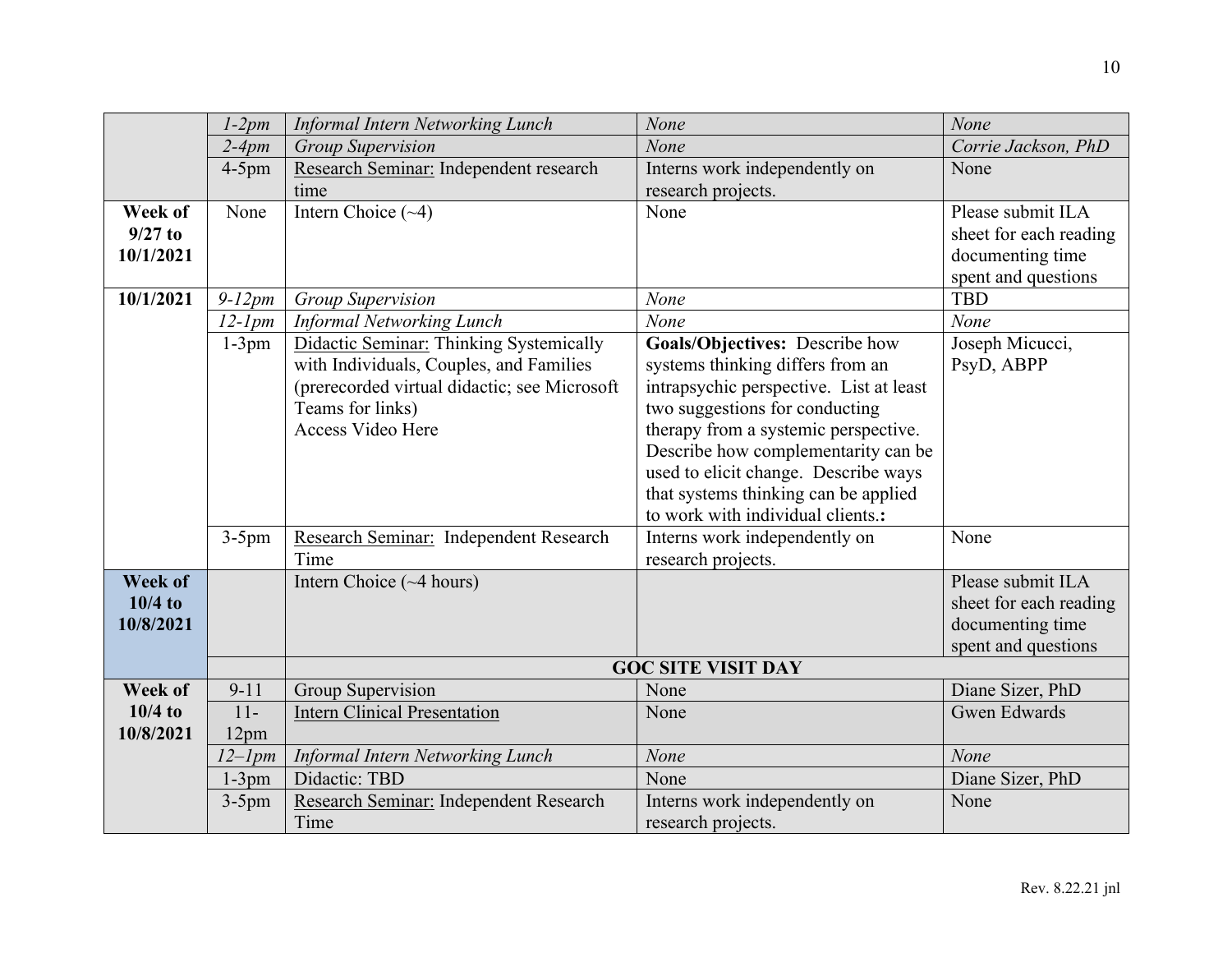| Week of    | <b>None</b>  |                                              | Intern Choice $(\sim 4)$                                      |                         |
|------------|--------------|----------------------------------------------|---------------------------------------------------------------|-------------------------|
| $10/11$ to |              | <b>No In-Person Seminar Scheduled Today</b>  |                                                               |                         |
| 10/15/2021 |              | <b>Fall Break</b>                            |                                                               |                         |
|            |              |                                              | Write up of Research Project Proposals due by 5pm on 10/15/21 |                         |
| Week of    | None         | Intern Choice (~4 hours)                     |                                                               | Please submit ILA       |
| $10/18$ to |              |                                              |                                                               | sheet for each reading  |
| 10/22/2021 |              |                                              |                                                               | documenting time        |
|            |              |                                              |                                                               | spent and questions     |
| 10/22/2021 | $9-11$ am    | Didactic: TBD                                | <b>TBD</b>                                                    | Bindu Methikalam,       |
|            |              |                                              |                                                               | PhD.                    |
|            | $11-$        | <b>Intern Assessment</b>                     | None                                                          | Jill Siletski           |
|            | 12pm         |                                              |                                                               |                         |
|            | $12$ - $1pm$ | Intern Informal Networking Lunch             | None                                                          | None                    |
|            | $1-$         | <b>Group Supervision</b>                     | None                                                          | <b>Allison Rozovksy</b> |
|            | 330pm        |                                              |                                                               | Jade Logan, Ph.D.,      |
|            |              |                                              |                                                               | <b>ABPP</b>             |
|            | $330 -$      | Research Seminar: Independent Research       | Interns work independently on                                 | None                    |
|            | 5pm          | Time                                         | research projects.                                            |                         |
| Week of    | None         | <b>Diversity Seminar #2</b>                  | None                                                          | Please submit ILA       |
| $10/25$ to |              | Read the following:                          |                                                               | sheet for each reading  |
| 10/29/2021 |              | Comas-Diaz et al. (2019) Racial<br>$\bullet$ |                                                               | documenting time        |
|            |              | Trauma: Theory, Research, and                |                                                               | spent and questions     |
|            |              | Healing: Introduction to the Special         |                                                               |                         |
|            |              | Issue                                        |                                                               |                         |
|            |              | Anderson & Stevenson (2019)                  |                                                               |                         |
|            |              | <b>RECASTing Racial Stress and</b>           |                                                               |                         |
|            |              | Trauma: Theorizing the Healing               |                                                               |                         |
|            |              | Potential of Racial Socialization in         |                                                               |                         |
|            |              | Families                                     |                                                               |                         |
|            |              |                                              | 1st Trimester Evaluations Due 10/29/21                        |                         |
| 10/29/2021 | $9 - 1130$   | <b>Group Supervision</b>                     | None                                                          | Kara Manning            |
|            | am           |                                              |                                                               | Jade Logan, PhD,        |
|            |              |                                              |                                                               | <b>ABPP</b>             |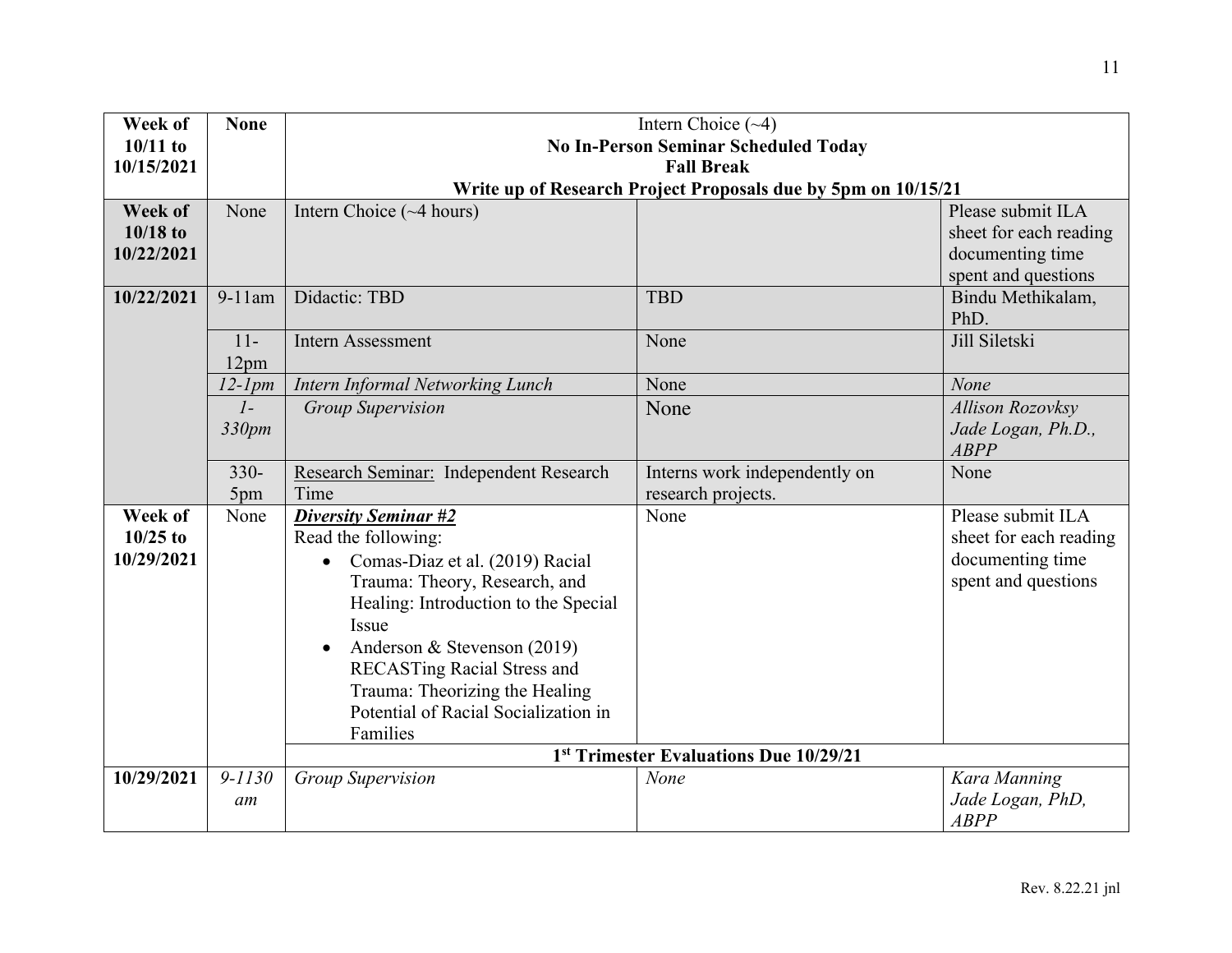|                | 1130-<br>$1230$ pm | Professional Development Seminar: EPPP<br>& Licensure; CV & Job Talks | Goals/Objectives: Familiarize<br>interns with the content and process of | Jade Logan, PhD,<br><b>ABPP</b> |
|----------------|--------------------|-----------------------------------------------------------------------|--------------------------------------------------------------------------|---------------------------------|
|                |                    |                                                                       | the EPPP Exam. To familiarize                                            |                                 |
|                |                    |                                                                       | interns with licensure requirements.                                     |                                 |
|                | $1230 -$           | <b>Informal Networking Lunch</b>                                      | None                                                                     | None                            |
|                | 130pm              |                                                                       |                                                                          |                                 |
|                | $130 -$            | Research Seminar: Intern presentations                                | Goals/Objectives: Interns will                                           | Jade Logan, PhD,                |
|                | 3pm                |                                                                       | discuss their research project ideas.                                    | <b>ABPP</b>                     |
|                |                    |                                                                       | They should plan to share a brief                                        |                                 |
|                |                    |                                                                       | review of the literature and proposed                                    |                                 |
|                |                    |                                                                       | project.                                                                 |                                 |
|                | $3-5$ pm           | Didactic Seminar: Impact of Racism and                                | Goals/Objectives: Gain an                                                | Jade Logan, PhD,                |
|                |                    | Racial Trauma on Communities                                          | understanding of the historical and                                      | <b>ABPP</b>                     |
|                |                    | Monthly Reflection Exercises                                          | political underpinnings of racism and                                    |                                 |
|                |                    |                                                                       | how these impact communities today.                                      |                                 |
|                |                    |                                                                       | Introduce racial trauma and explore                                      |                                 |
|                |                    |                                                                       | the impact of racial trauma on                                           |                                 |
|                |                    |                                                                       | individuals and communities in which                                     |                                 |
|                |                    |                                                                       | we work. Explore a case example.                                         |                                 |
|                |                    |                                                                       | Each intern will present and review                                      |                                 |
|                |                    |                                                                       | their monthly reflection exercises.                                      |                                 |
| <b>Week of</b> | None               | Interns Choice $(\sim 4$ hours)                                       | None                                                                     | Please submit ILA               |
| $11/1$ to      |                    |                                                                       |                                                                          | sheet for each reading          |
| 11/5/2021      |                    |                                                                       |                                                                          | documenting time                |
|                |                    |                                                                       |                                                                          | spent and questions             |
|                |                    |                                                                       | <b>AIDS Care Group Site Visit</b>                                        |                                 |
| 11/5/2021      | $9-11$ am          | <b>Group Supervision</b>                                              | None                                                                     | Dana Lahmen, PsyD               |
|                | $11 - 12$          | Intern Clinical Case #3                                               | None                                                                     | DeAnna DeHaas                   |
|                | pm                 |                                                                       |                                                                          |                                 |
|                | $12$ -1 pm         | <b>Informal Networking Luncheon</b>                                   | None                                                                     | None                            |
|                | $1-3$ pm           | Didactic Seminar: TBD                                                 | <b>TBD</b>                                                               | <b>TBD</b>                      |
|                | $3pm -$            | Research Seminar: Independent research                                | Interns work independently on                                            | None                            |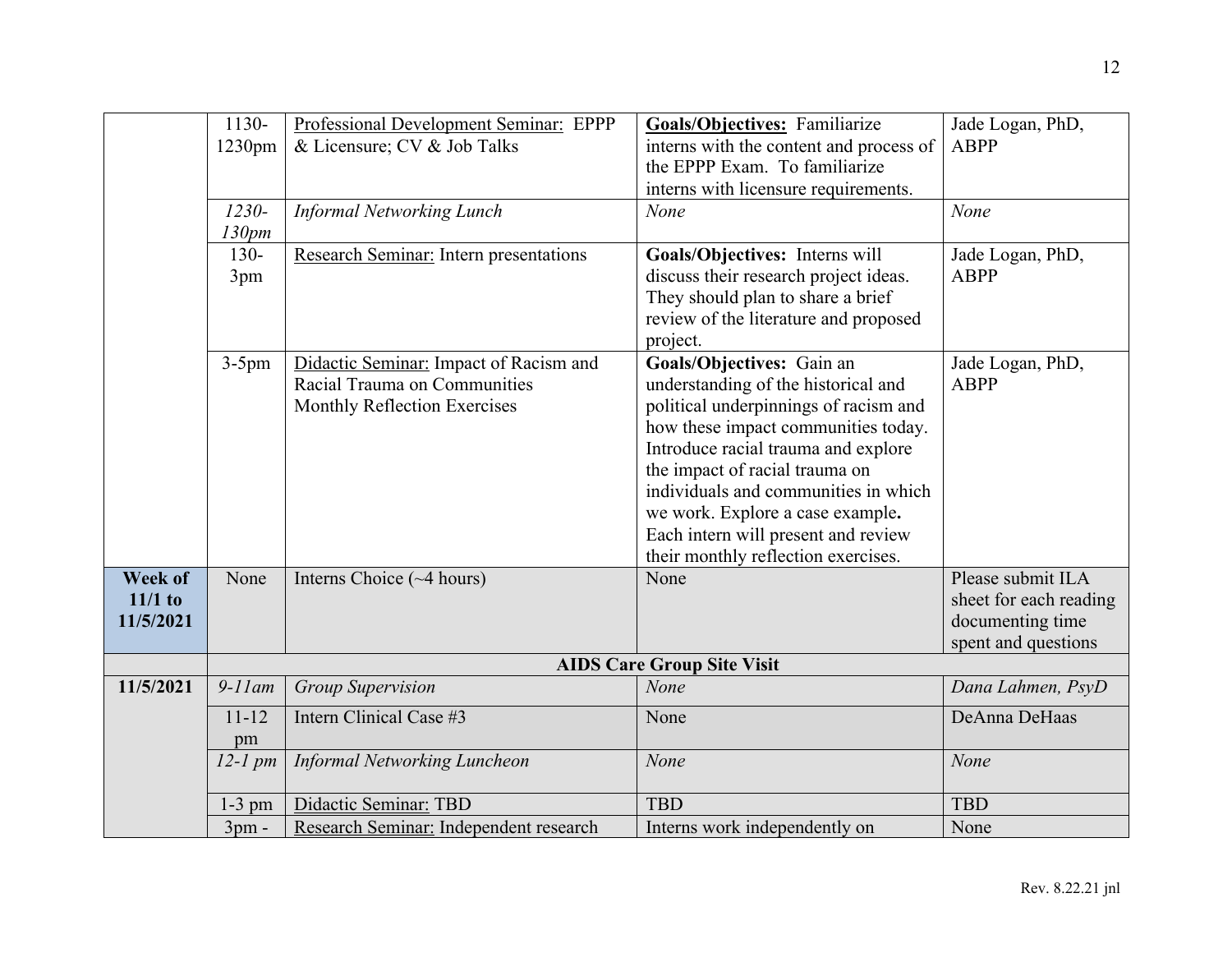|                                     | 5pm                          | time                                           | research projects.                                                                                                         |                                                                                        |
|-------------------------------------|------------------------------|------------------------------------------------|----------------------------------------------------------------------------------------------------------------------------|----------------------------------------------------------------------------------------|
| Week of<br>$11/8$ to<br>11/12/2021  | None                         | Intern choice $(\sim 4$ hours)                 | None                                                                                                                       | Please submit ILA<br>sheet for each reading<br>documenting time<br>spent and questions |
| 11/12/2021                          | $9-$<br>1130am               | <b>Group Supervision</b>                       | None                                                                                                                       | Erica Johnson<br>Jade Logan, PhD,<br><b>ABPP</b>                                       |
|                                     | 1130-<br>1230pm              | Intern Clinical #4:                            | <b>None</b>                                                                                                                | <b>Allison Rozovksy</b>                                                                |
|                                     | $1230 -$<br>130pm            | <b>Informal Intern Networking Lunch</b>        | None                                                                                                                       | None                                                                                   |
|                                     | $130 -$<br>330 <sub>pm</sub> | Didactic Seminar: TBD                          | <b>TBD</b>                                                                                                                 | Scott Browning,<br>Ph.D. ABPP                                                          |
|                                     | $330 -$<br>5pm               | Research Seminar: Independent Research<br>Time | Interns work independently on their<br>research projects.                                                                  | None                                                                                   |
| Week of<br>$11/15$ to<br>11/19/2021 | <b>None</b>                  | Intern Choice $(\sim 4)$                       |                                                                                                                            | Please submit ILA<br>sheet for each reading<br>documenting time<br>spent and questions |
| 11/19/2021                          | $\overline{9}$<br>$1130$ am  | <b>Group Supervision</b>                       |                                                                                                                            | DeAnna DeHaas<br>Jade Logan, PhD,<br><b>ABPP</b>                                       |
|                                     | $1130 -$<br>1230pm           | Intern Assessment: #3                          | None                                                                                                                       | Kara Manning                                                                           |
|                                     | $1230 -$<br>130pm            | Informal Intern Networking Lunch               | None                                                                                                                       | None                                                                                   |
|                                     | $130 -$<br>330pm             | Didactic Seminar: TBD                          | <b>TBD</b>                                                                                                                 | Scott Browning,<br>Ph.D., ABPP                                                         |
|                                     | $330 - 5$<br>pm              | Research Seminar: Independent research<br>time | Interns work independently on<br>research projects. Also begin to prep<br>didactic presentations to begin in one<br>month. | None                                                                                   |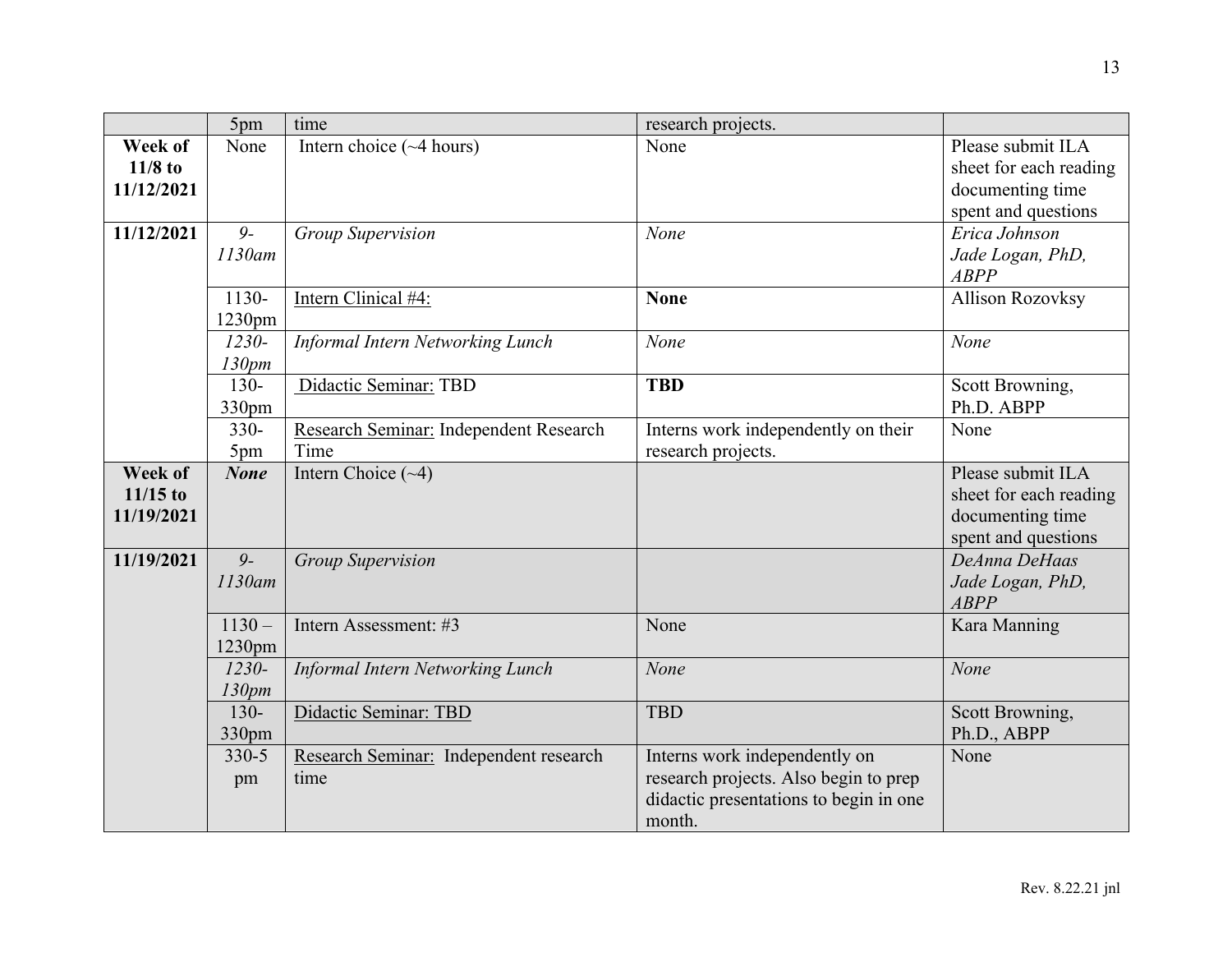| Week of<br>$11/22$ to<br>11/26/2021 | None       | <b>Thanksgiving Holiday</b><br><b>No Friday Seminar Scheduled</b><br>No Assignments due todayenjoy the break |                                        |                        |
|-------------------------------------|------------|--------------------------------------------------------------------------------------------------------------|----------------------------------------|------------------------|
| 11/26/2021                          |            |                                                                                                              |                                        |                        |
| Week of                             | None       | Intern Choice $(\sim 4$ hours)                                                                               | None                                   | Please submit ILA      |
| $11/29$ to                          |            |                                                                                                              |                                        | sheet for each reading |
| 12/3/2021                           |            |                                                                                                              |                                        | documenting time       |
|                                     |            |                                                                                                              |                                        | spent and questions    |
| 12/3/2021                           | $9 - 1130$ | <b>Group Supervision</b>                                                                                     | None                                   | <b>Ben Rodgers</b>     |
|                                     | am         |                                                                                                              |                                        | Jade Logan, PhD,       |
|                                     |            |                                                                                                              |                                        | <b>ABPP</b>            |
|                                     | 1130-      | Intern Assessment #4                                                                                         | None                                   | DeAnna DeHaas          |
|                                     | 1230pm     |                                                                                                              |                                        |                        |
|                                     | $1230 -$   | Informal Intern Networking Lunch                                                                             | None                                   | None                   |
|                                     | 130pm      |                                                                                                              |                                        |                        |
|                                     | $130-$     | Didactic Seminar: Supervision Didactic                                                                       | <b>TBD</b>                             | Jade Logan, PhD,       |
|                                     | 330pm      |                                                                                                              |                                        | <b>ABPP</b>            |
|                                     | $330 - 5$  | Research Seminar: Independent Research                                                                       | Interns work independently on          | None                   |
|                                     | pm         | Time                                                                                                         | research projects.                     |                        |
| Week of                             | None       | Intern choice $(\sim 4$ hours)                                                                               | None                                   | Please submit ILA      |
| $12/6$ to                           |            |                                                                                                              |                                        | sheet for each reading |
| 12/10/2021                          |            |                                                                                                              |                                        | documenting time       |
|                                     |            |                                                                                                              |                                        | spent and questions    |
| 12/10/2021                          | $9 - 1130$ | <b>Group Supervision</b>                                                                                     | None                                   | Jade Logan, PhD,       |
|                                     | am         | (will be held virtually)                                                                                     |                                        | <b>ABPP</b>            |
|                                     | $1130-$    | <b>Informal Intern Networking Lunch</b>                                                                      | None                                   | None                   |
|                                     | 1230       |                                                                                                              |                                        |                        |
|                                     | pm         |                                                                                                              |                                        |                        |
|                                     | 1230-      | Didactic Seminar: Vicarious Trauma: The                                                                      | Goals & Objectives: Participants will  | Nicole Monterio, PhD   |
|                                     | 330pm      | Cost of Caring (prerecorded didactic)                                                                        | be able to define vicarious trauma and |                        |
|                                     |            | *Intern will submit an ILA for didactic                                                                      | its connection to the trauma they are  |                        |
|                                     |            |                                                                                                              | exposed to through their clients       |                        |
|                                     |            |                                                                                                              | Participants will learn the signs of   |                        |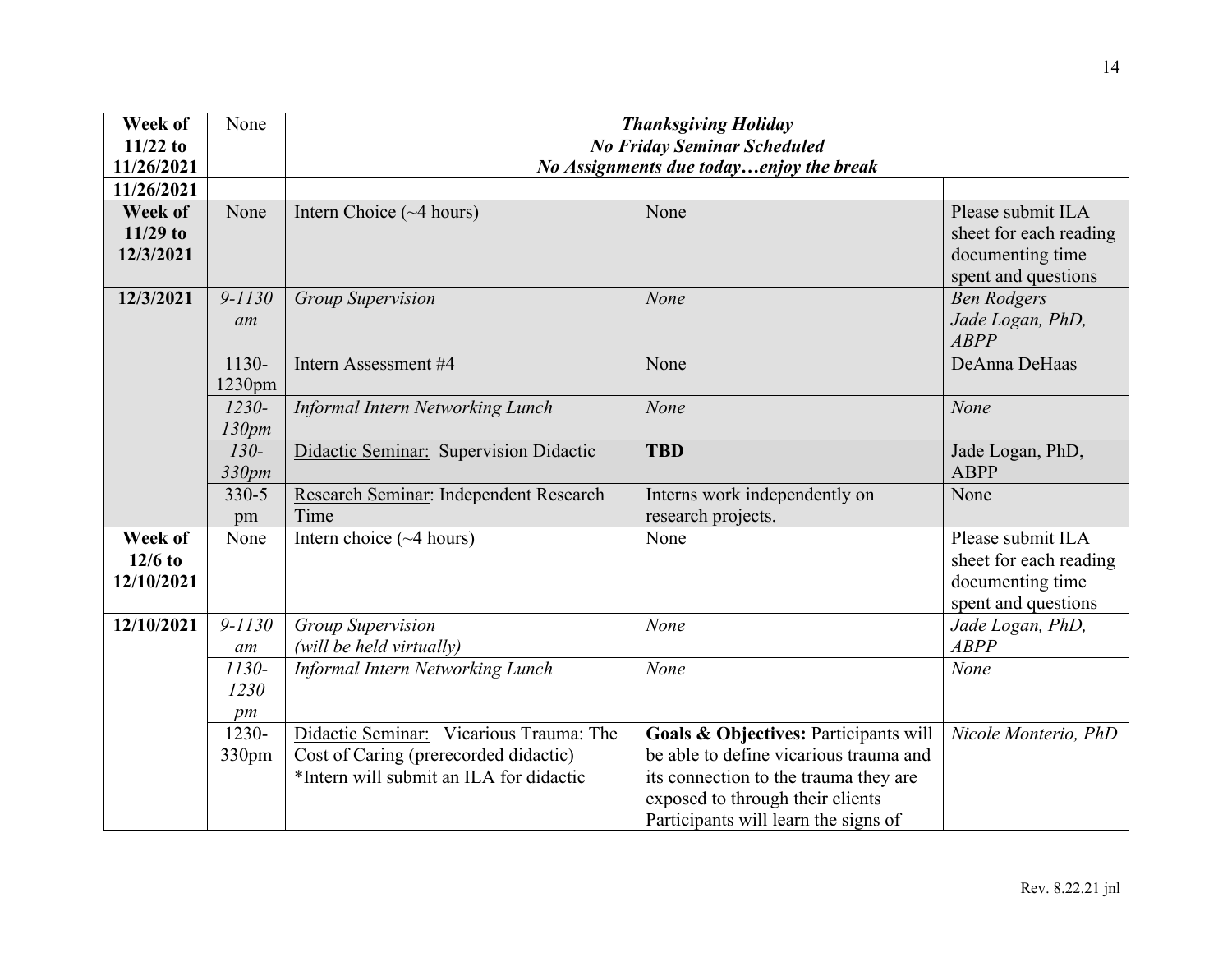|            |              |                                                                                                    | vicarious trauma and trauma exposure<br>Participants will be able to identify 3- |                        |
|------------|--------------|----------------------------------------------------------------------------------------------------|----------------------------------------------------------------------------------|------------------------|
|            |              |                                                                                                    | 4 healthy self-care behaviors/activities                                         |                        |
|            |              |                                                                                                    | they can engage in to minimize the                                               |                        |
|            |              |                                                                                                    | negative effects of vicarious trauma                                             |                        |
|            | $330 - 5$    | Research Seminar: Independent Research                                                             | Interns work independently on                                                    | None                   |
|            | pm           | Time                                                                                               | research projects.                                                               |                        |
| 12/13/2021 |              | Intern Choice $(\sim 4 \text{ hours})$                                                             |                                                                                  | Please submit ILA      |
| to         |              |                                                                                                    |                                                                                  | sheet for each reading |
| 12/17/2021 |              |                                                                                                    |                                                                                  | documenting time       |
|            |              |                                                                                                    |                                                                                  | spent and questions    |
| 12/17/2021 | $9-12pm$     | <b>Group Supervision</b>                                                                           | None                                                                             | Jade Logan, PhD,       |
|            |              |                                                                                                    |                                                                                  | <b>ABPP</b>            |
|            | $12$ - $1pm$ | Informal Intern Networking Lunch                                                                   | None                                                                             | None                   |
|            | $1-3pm$      | Research Seminar: Interns will present                                                             | Goals/Objectives: To assist in                                                   | Jade Logan, PhD,       |
|            |              | their intro, lit review and method for                                                             | completion of research project.                                                  | <b>ABPP</b>            |
|            |              | proposed research project                                                                          |                                                                                  |                        |
|            | $3-5$ pm     | Research Seminar: Independent Research                                                             | Interns continue to work                                                         | None                   |
|            |              | Time                                                                                               | independently on research projects.                                              |                        |
| 12/20/2021 |              |                                                                                                    | <b>Winter Break</b>                                                              |                        |
| to         |              |                                                                                                    | <b>CHC</b> Closed                                                                |                        |
| 1/1/2022   |              | *Interns should have at least 100 hours of independent learning activities completed by this time. |                                                                                  |                        |
|            |              |                                                                                                    | Complete at least $\sim$ 8 hours of ILAs                                         |                        |
| Week of    | None         | Intern Choice $(\sim 4$ hours)                                                                     | None                                                                             | Please submit ILA      |
| $1/3$ to   |              |                                                                                                    |                                                                                  | sheet for each reading |
| 1/7/2022   |              |                                                                                                    |                                                                                  | documenting time       |
|            |              |                                                                                                    |                                                                                  | spent and questions    |
| 1/7/2022   | $9-12$ pm    | <b>Group Supervision</b>                                                                           | None                                                                             | Jade Logan, PhD,       |
|            |              |                                                                                                    |                                                                                  | <b>ABPP</b>            |
|            | $12$ - $1pm$ | <b>Informal Intern Networking Lunch</b>                                                            | None                                                                             | None                   |
|            | $1-330$ pm   | Diversity Seminar: Multicultural                                                                   | Goals/Objectives: Discuss the                                                    | Jade Logan, PhD,       |
|            |              | Interview and Monthly Reflection                                                                   | Multicultural Interview seminar to                                               | <b>ABPP</b>            |
|            |              |                                                                                                    |                                                                                  |                        |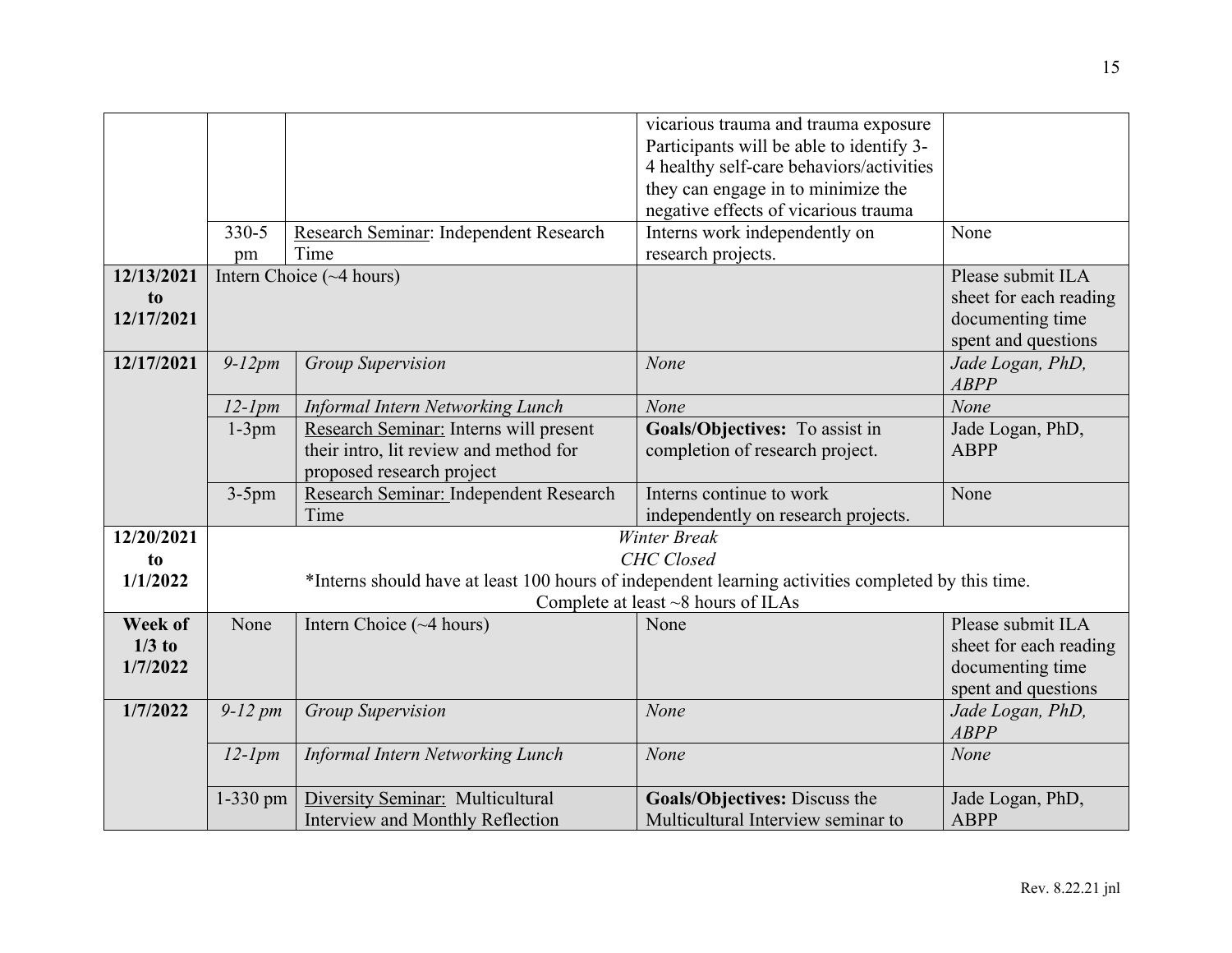|                                          |                   | Exercises                                       | begin next week. Review research<br>projects.                                            |                                                                                        |
|------------------------------------------|-------------------|-------------------------------------------------|------------------------------------------------------------------------------------------|----------------------------------------------------------------------------------------|
|                                          | 330-5pm           | Research Seminar                                | Interns work independently on<br>research projects.                                      | Jade Logan, PhD,<br><b>ABPP</b>                                                        |
| Week of<br>$1/10$ to<br>1/14/2022        |                   | Intern Choice $(\sim 4 \text{ hours})$          |                                                                                          |                                                                                        |
|                                          | $9-11$ am         | <b>Group Supervision</b>                        | None                                                                                     | Jade Logan, PhD,<br><b>ABPP</b>                                                        |
|                                          | $11-12$ pm        | Intern Assessment #5                            | None                                                                                     | <b>Gwen Edwards</b>                                                                    |
|                                          | $12$ - $1pm$      | <b>Informal Intern Networking Lunch</b>         | None                                                                                     | None                                                                                   |
|                                          | $1-3pm$           | Multicultural Interview #1                      | None                                                                                     | <b>Ben Rodgers</b>                                                                     |
|                                          | $3-5$ pm          | Research Seminar: Independent Research<br>Time  | Interns work independently on<br>research projects.                                      | None                                                                                   |
| <b>Week of</b><br>$1/17$ to<br>1/21/2022 |                   | Intern Choice (~4 hours)                        |                                                                                          | Please submit ILA<br>sheet for each reading<br>documenting time<br>spent and questions |
| 1/21/2022                                | $9-$<br>$1130$ am | <b>Group Supervision</b>                        | None                                                                                     | Jade Logan, PhD,<br><b>ABPP</b>                                                        |
|                                          | 1130-<br>1230pm   | Intern Didactic #1                              | <b>TBD</b>                                                                               | <b>Allison Rozovksy</b>                                                                |
|                                          | $1230 -$<br>130pm | <b>Informal Intern Networking Lunch</b>         | None                                                                                     | None                                                                                   |
|                                          | $130 -$<br>330pm  | Didactic Seminar: Multicultural Interview<br>#2 | Goals/Objectives: To assist intern in<br>deeper exploration of an identity<br>presented. | <b>Gwen Edwards</b>                                                                    |
|                                          | 330 to<br>5pm     | Research Seminar: Independent Research<br>Time  | Interns work independently on<br>research projects                                       | None                                                                                   |
| Week of<br>$1/24$ to<br>1/28/2022        |                   | Intern Choice $(\sim 4$ hours)                  |                                                                                          |                                                                                        |
| 1/28/2022                                | $9-$              | <b>Group Supervision</b>                        | None                                                                                     | Jade Logan, PhD,                                                                       |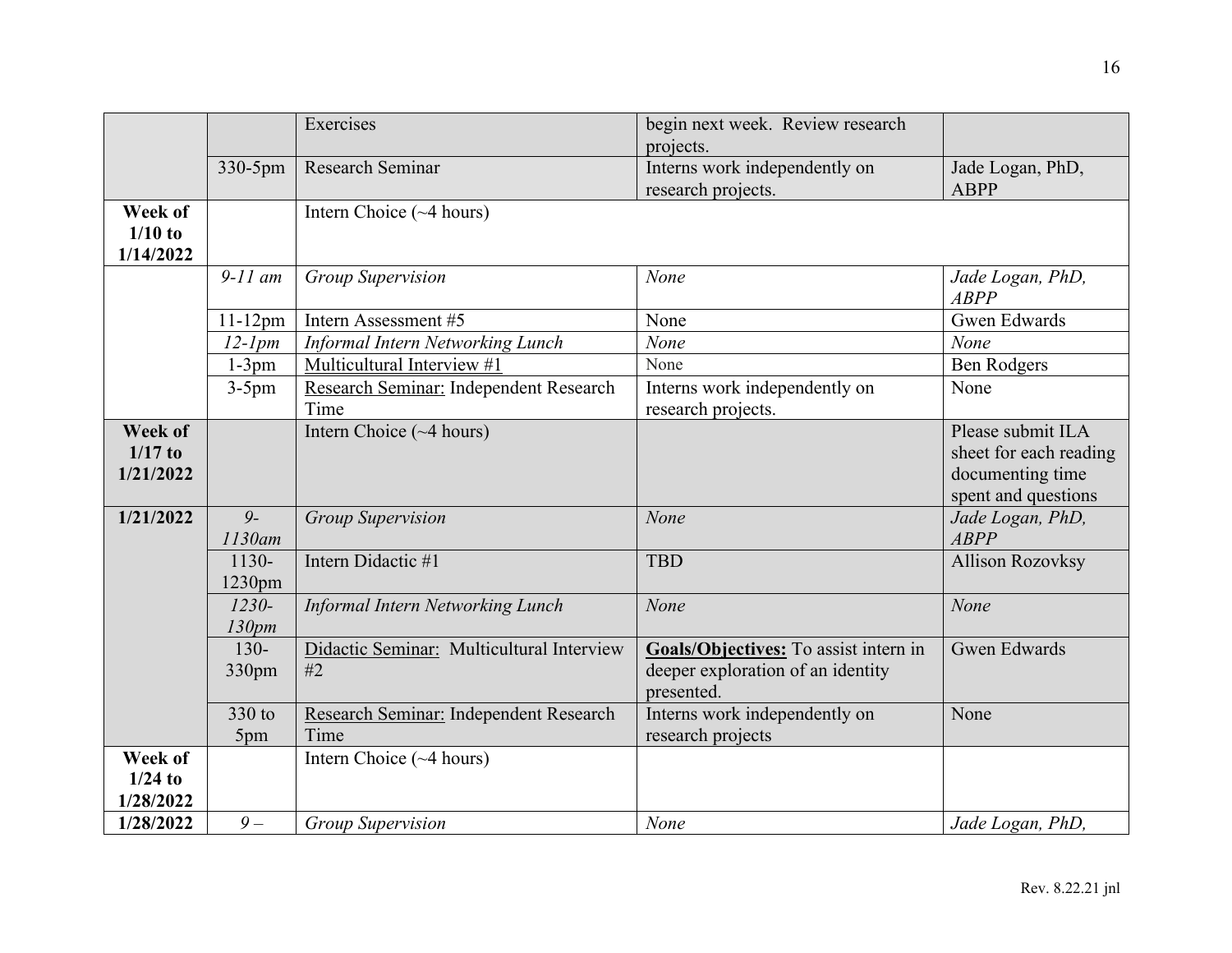|                | 1130am    |                                                 |                                          | <b>ABPP</b>                     |
|----------------|-----------|-------------------------------------------------|------------------------------------------|---------------------------------|
|                | $1130-$   | Intern Assessment #6                            | None                                     | Erica Johnson                   |
|                | 1230 pm   |                                                 |                                          |                                 |
|                | $1230 -$  | <b>Intern Networking Lunch</b>                  | None                                     | None                            |
|                | 130pm     |                                                 |                                          |                                 |
|                | $130 -$   | Didactic Seminar: Multicultural Interview       | Goals/Objectives: To assist intern in    | DeAnna DeHaas                   |
|                | 330pm     | #3                                              | deeper exploration of an identity        |                                 |
|                |           |                                                 | presented.                               |                                 |
|                | 330-5 pm  | Research Seminar: Independent research          | Interns work independently on            | None                            |
|                |           | time.                                           | research projects                        |                                 |
| <b>Week of</b> | None      | Intern choice $(\sim 4 \text{ hours})$          | None                                     | Please submit ILA               |
| $1/31$ to      |           |                                                 |                                          | sheet for each reading          |
| 2/4/2022       |           |                                                 |                                          | documenting time                |
|                |           |                                                 |                                          | spent and questions             |
| 2/4/2022       | 9-1130    | <b>Group Supervision</b>                        | None                                     | Gwen Edwards                    |
|                | am        |                                                 |                                          | Jade Logan, PhD,                |
|                |           |                                                 |                                          | <b>ABPP</b>                     |
|                | $1130 -$  | Intern Didactic #2                              | <b>TBD</b>                               | DeAnna DeHaas                   |
|                | $1230$ pm |                                                 |                                          |                                 |
|                | $1230 -$  | <b>Informal Intern Networking Lunch</b>         | None                                     | None                            |
|                | 130pm     |                                                 |                                          |                                 |
|                | 130-330   | Didactic Seminar: Multicultural Interview       | Goals/Objectives: To assist intern in    | Erica Johnson                   |
|                | pm        | #4                                              | deeper exploration of an identity        |                                 |
|                |           |                                                 | presented.                               |                                 |
|                | 330-5 pm  | <b>Research Seminar: Research Presentations</b> | Interns will present research projects   | Jade Logan, PhD,<br><b>ABPP</b> |
|                |           |                                                 | in order to get feedback from group      |                                 |
| Week of        | None      | Intern Choice $(\sim 4 \text{ hours})$          | and Dr. Logan<br>None                    | Please submit ILA               |
| $2/7$ to       |           |                                                 |                                          | sheet for each reading          |
| 2/11/2022      |           |                                                 |                                          | documenting time                |
|                |           |                                                 |                                          | spent and questions             |
|                |           |                                                 | <b>Site Visit: Rider Site University</b> |                                 |
| 2/11/2022      | $9-11$ am | <b>Group Supervision</b>                        | <b>None</b>                              | Anissa Moody, PhD               |
|                |           |                                                 |                                          |                                 |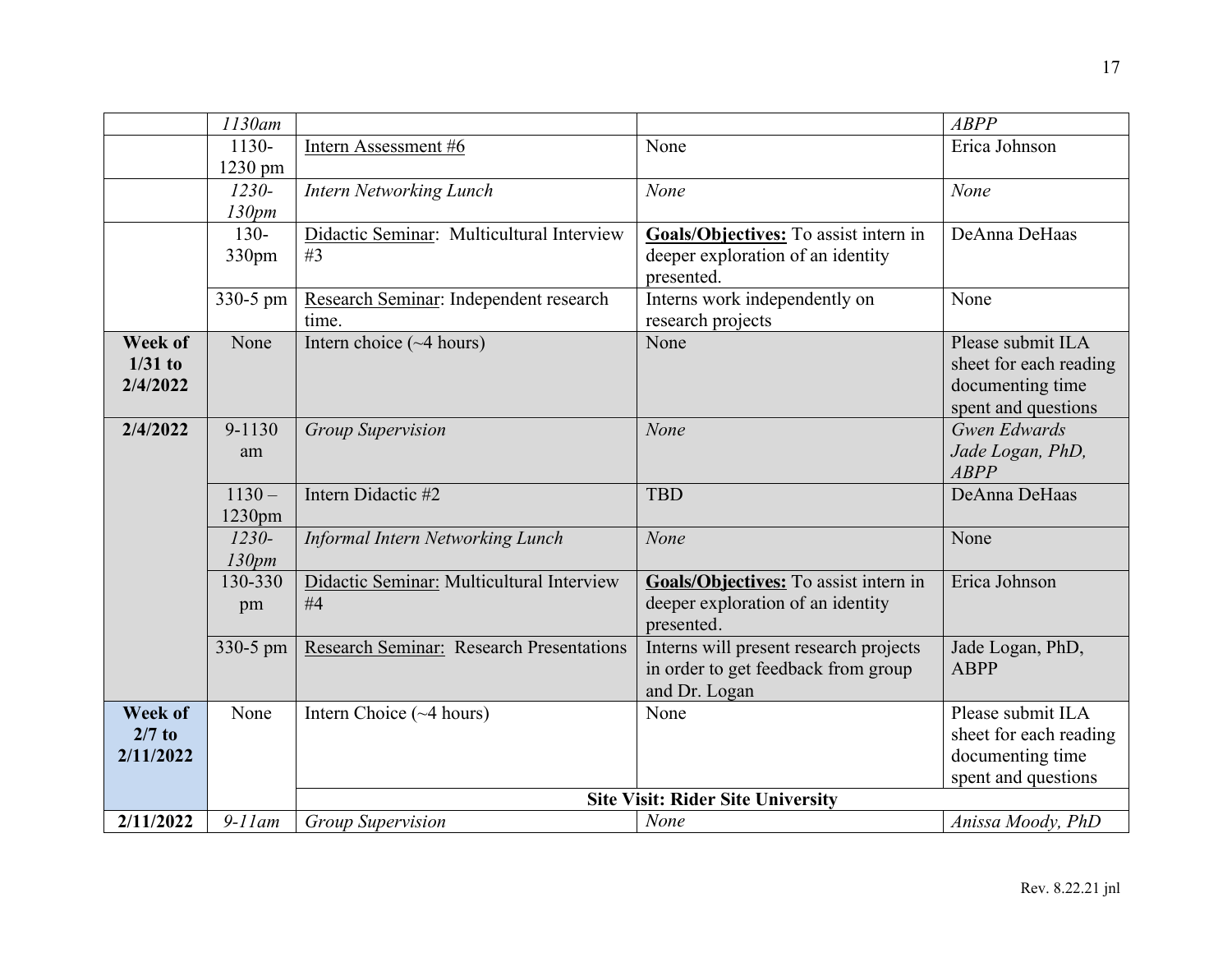|           | 11-12 pm     | Intern Clinical #7                        | None                                                | Jill Siletski          |
|-----------|--------------|-------------------------------------------|-----------------------------------------------------|------------------------|
|           | $12-1$ pm    | Informal Intern Networking Lunch          | None                                                | None                   |
|           | $1-3$ pm     | Didactic Seminar: TBD                     | <b>TBD</b>                                          | Anissa Moody, PhD      |
|           | $3-5$ pm     | Research Seminar: Independent Research    | Interns work independently on                       | None                   |
|           |              | Time                                      | <b>Research Projects</b>                            |                        |
| Week of   | None         | Intern Choice (~4 hours)                  | None                                                | Please submit ILA      |
| $2/14$ to |              |                                           |                                                     | sheet for each reading |
| 2/18/2022 |              |                                           |                                                     | documenting time       |
|           |              |                                           |                                                     | spent and questions    |
| 2/18/2022 | 9-10 am      | Research Seminar: Independent Research    | Interns work independently on                       | None                   |
|           |              | Time                                      | research projects                                   |                        |
|           | $10-12$ pm   | Didactic Seminar: TBD                     | <b>TBD</b>                                          | Bindu Methikalam,      |
|           |              |                                           |                                                     | PhD                    |
|           | $12-1$ pm    | Intern Didactic #3                        | <b>TBD</b>                                          | <b>Ben Rodgers</b>     |
|           | $1-2$ pm     | <b>Informal Intern Networking Lunch</b>   | None                                                | None                   |
|           | $2 - 430$ pm | <b>Group Supervision</b>                  | <b>TBD</b>                                          | Jill Siletski          |
|           |              |                                           |                                                     | Jade Logan, PhD,       |
|           |              |                                           |                                                     | <b>ABPP</b>            |
|           | 430-5pm      | <b>Research Time</b>                      | Interns work independently on                       | None                   |
|           |              |                                           | research projects.                                  |                        |
| Week of   | None         | Readings                                  | None                                                | Please submit ILA      |
| $2/21$ to |              | Micucci (2006) Helping Families           |                                                     | sheet for each reading |
| 2/25/2022 |              | with Defiant Adolescents                  |                                                     | documenting time       |
|           |              |                                           |                                                     | spent and questions    |
|           |              |                                           | 2 <sup>nd</sup> Trimester Evaluations Due 2/25/2022 |                        |
| 2/25/2022 | $9-12$ pm    | <b>Group Supervision</b>                  | None                                                | Jade Logan, PhD,       |
|           |              | (held virtually)                          |                                                     | <b>ABPP</b>            |
|           | $12-1$ pm    | Informal Intern Networking Lunch          | None                                                | None                   |
|           | $1-3pm$      | Didactic Seminar: Family Therapy with     | Goals & Objectives: 1. Describe how                 | Joseph Micucci, PhD,   |
|           |              | Defiant Adolescents (pre-recorded online  | to keep the focus on family                         | <b>ABPP</b>            |
|           |              | recording; see Microsoft Teams for links) | relationships rather than individual                |                        |
|           |              |                                           | behavior. 2. Describe the                           |                        |
|           |              |                                           | recommended steps for working with                  |                        |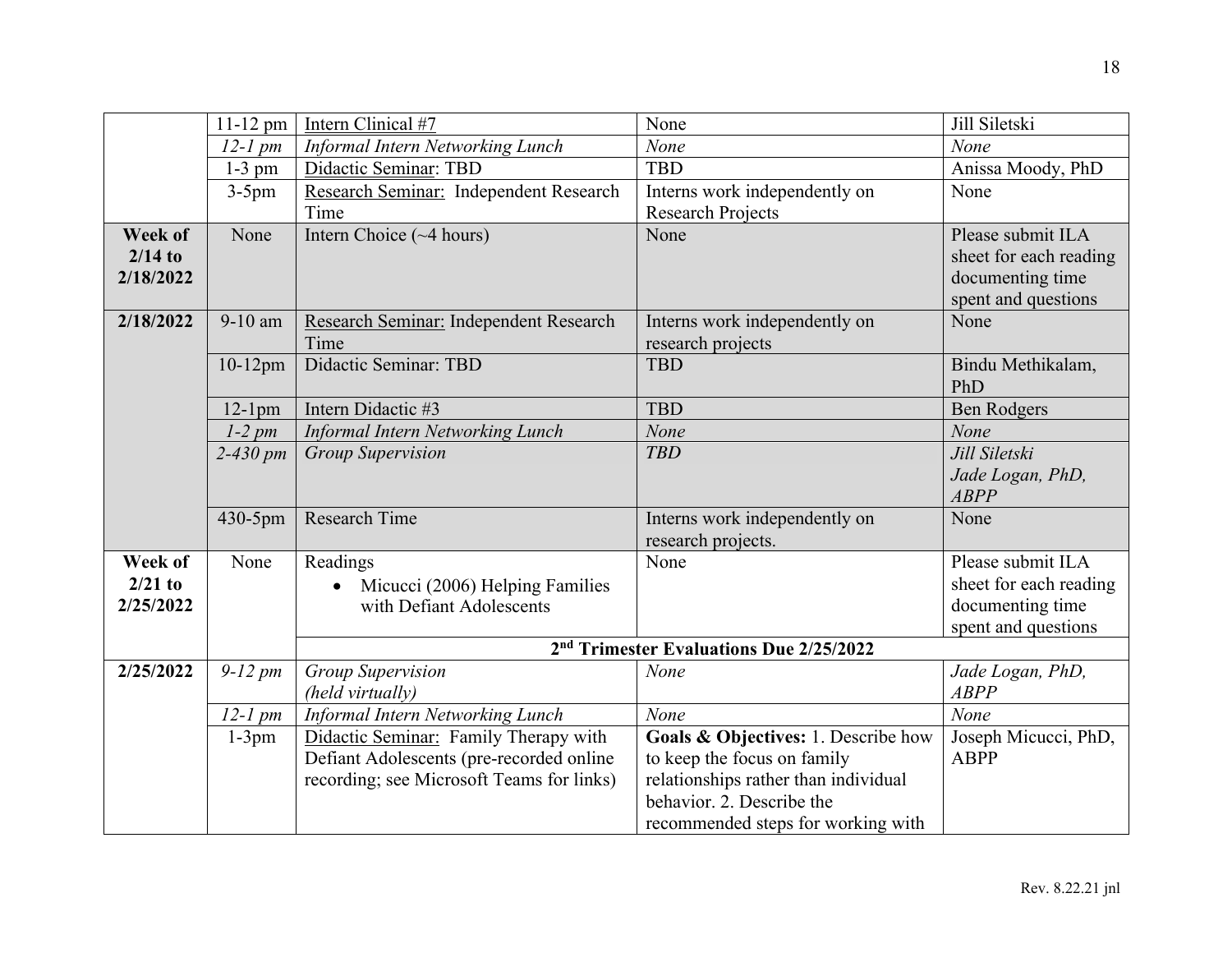|                      |           |                                           | families who present with angry and   |                         |
|----------------------|-----------|-------------------------------------------|---------------------------------------|-------------------------|
|                      |           |                                           | defiant adolescents. Describe how     |                         |
|                      |           |                                           | present suggestions to the parents of |                         |
|                      |           |                                           | these adolescents.                    |                         |
|                      | $3-5$ pm  | Research Seminar: Independent Research    | Interns work independently on         | None                    |
|                      |           | Time                                      | research projects                     |                         |
| Week of<br>$2/28$ to |           | Intern choice $(\sim 4$ hours)            |                                       |                         |
| 3/4/2022             |           |                                           |                                       |                         |
| 3/4/2022             | $9-$      | <b>Group Supervision</b>                  | None                                  | <b>Allison Rozovksy</b> |
|                      | $1130$ am |                                           |                                       | Jade Logan, PhD,        |
|                      |           |                                           |                                       | ABPP                    |
|                      | 1130am    | Intern Didactic #4                        | <b>TBD</b>                            | Kara Manning            |
|                      | to        |                                           |                                       |                         |
|                      | 1230pm    |                                           |                                       |                         |
|                      | 1230-130  | Informal Intern Networking Lunch          | None                                  | None                    |
|                      | pm        |                                           |                                       |                         |
|                      | 130-330   | Didactic Seminar: Multicultural Interview | Goals/Objectives: To assist intern in | Jill Siletski           |
|                      | pm        | #6                                        | deeper exploration of an identity     |                         |
|                      |           |                                           | presented.                            |                         |
|                      | 330 to    | Research Seminar: Independent research    | Interns work independently on         | None                    |
|                      | 5pm       | time                                      | research projects.                    |                         |
| $3/7$ to             |           | Intern Choice $(\sim 4$ hours)            | None                                  | Please submit ILA       |
| 3/11/2022            |           |                                           |                                       | sheet for each reading  |
|                      |           |                                           |                                       | documenting time        |
|                      |           |                                           |                                       | spent and questions     |
| 3/11/2022            |           |                                           | <b>No Seminar Today</b>               |                         |
|                      |           |                                           | <b>SPRING BREAK</b>                   |                         |
| Week of              | None      | Intern Choice $(\sim 4 \text{ hours})$    | None                                  | Please submit ILA       |
| $3/14$ to            |           |                                           |                                       | sheet for each reading  |
| 3/18/2022            |           |                                           |                                       | documenting time        |
|                      |           |                                           |                                       | spent and questions     |
| 3/18/2022            | $9-$      | <b>Group Supervision</b>                  | None                                  | Jade Logan, PhD,        |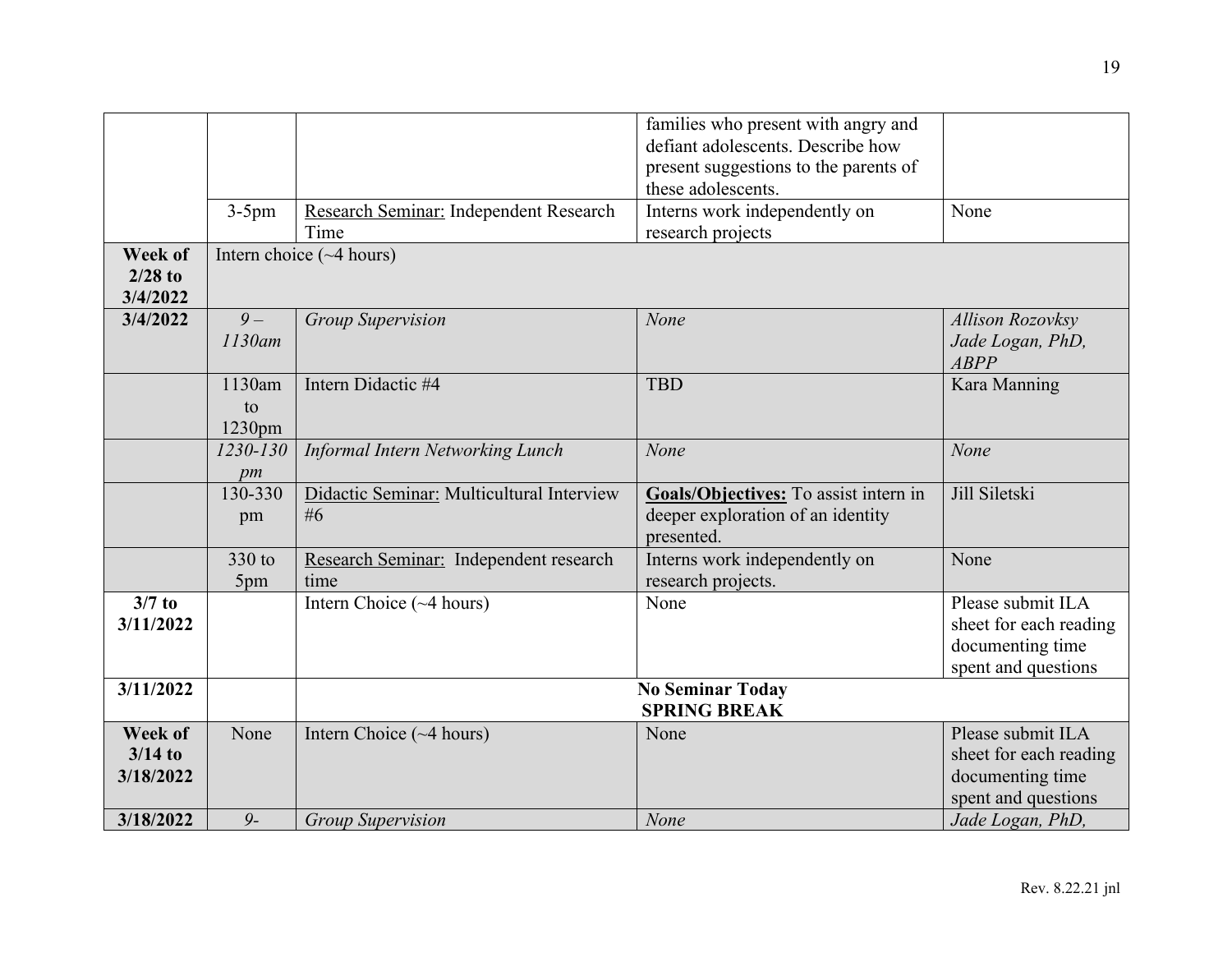|           | 1130am    | (held virtually)                              |                                         | <b>ABPP</b>            |
|-----------|-----------|-----------------------------------------------|-----------------------------------------|------------------------|
|           | $1130-$   | <b>Informal Intern Networking Lunch</b>       | None                                    | None                   |
|           | 1230pm    |                                               |                                         |                        |
|           | 1230-230  | Didactic Seminar: TBD                         | <b>TBD</b>                              | Kevin McCarthy, PhD    |
|           | pm        |                                               |                                         |                        |
|           | 230-5 pm  | Research Seminar: Independent Research        | Interns work independently on           | None                   |
|           |           | Time                                          | research projects                       |                        |
| Week of   | None      | Intern Choice $(\sim 4 \text{ hours})$        | None                                    | Please submit ILA      |
| $3/21$ to |           |                                               |                                         | sheet for each reading |
| 3/25/2022 |           |                                               |                                         | documenting time       |
|           |           |                                               |                                         | spent and questions    |
| 3/25/2022 | $9-$      | Group Supervision                             | None                                    | Kara Manning           |
|           | $1130$ am |                                               |                                         | Jade Logan, PhD,       |
|           |           |                                               |                                         | <b>ABPP</b>            |
|           | 1130am    | Intern Didactic #5                            | <b>TBD</b>                              | Erica Johnson          |
|           | to        |                                               |                                         |                        |
|           | 1230pm    |                                               |                                         |                        |
|           | $1230 -$  | <b>Informal Intern Networking Lunch</b>       | None                                    | None                   |
|           | 130pm     |                                               |                                         |                        |
|           | 130-330   | Didactic Seminar: Relational Empathy,         | Goals & Objectives: Describe the        | Cheryll Rothery,       |
|           | pm        | Ethics, and Diversity Competence ( $D \& E$ ) | concept of "Relational Empathy" as      | PsyD, ABPP             |
|           |           |                                               | an aspect of ethical practice. Identify |                        |
|           |           |                                               | the "fundamental and recommended        |                        |
|           |           |                                               | prohibitions" in a therapeutic          |                        |
|           |           |                                               | relationship. Explore Boundaries in     |                        |
|           |           |                                               |                                         |                        |
|           |           |                                               | the context of Diversity, Relational    |                        |
|           |           |                                               | <b>Empathy and Ethics</b>               |                        |
|           | 330-5 pm  | Research Seminar: Independent Research        | Interns work independently on           | None                   |
|           |           | Time                                          | research projects.                      |                        |
| Week of   | None      | Intern Choice $(\sim 4$ hours)                | None                                    | Please submit ILA      |
| $3/28$ to |           |                                               |                                         | sheet for each reading |
| 4/1/2022  |           |                                               |                                         | documenting time       |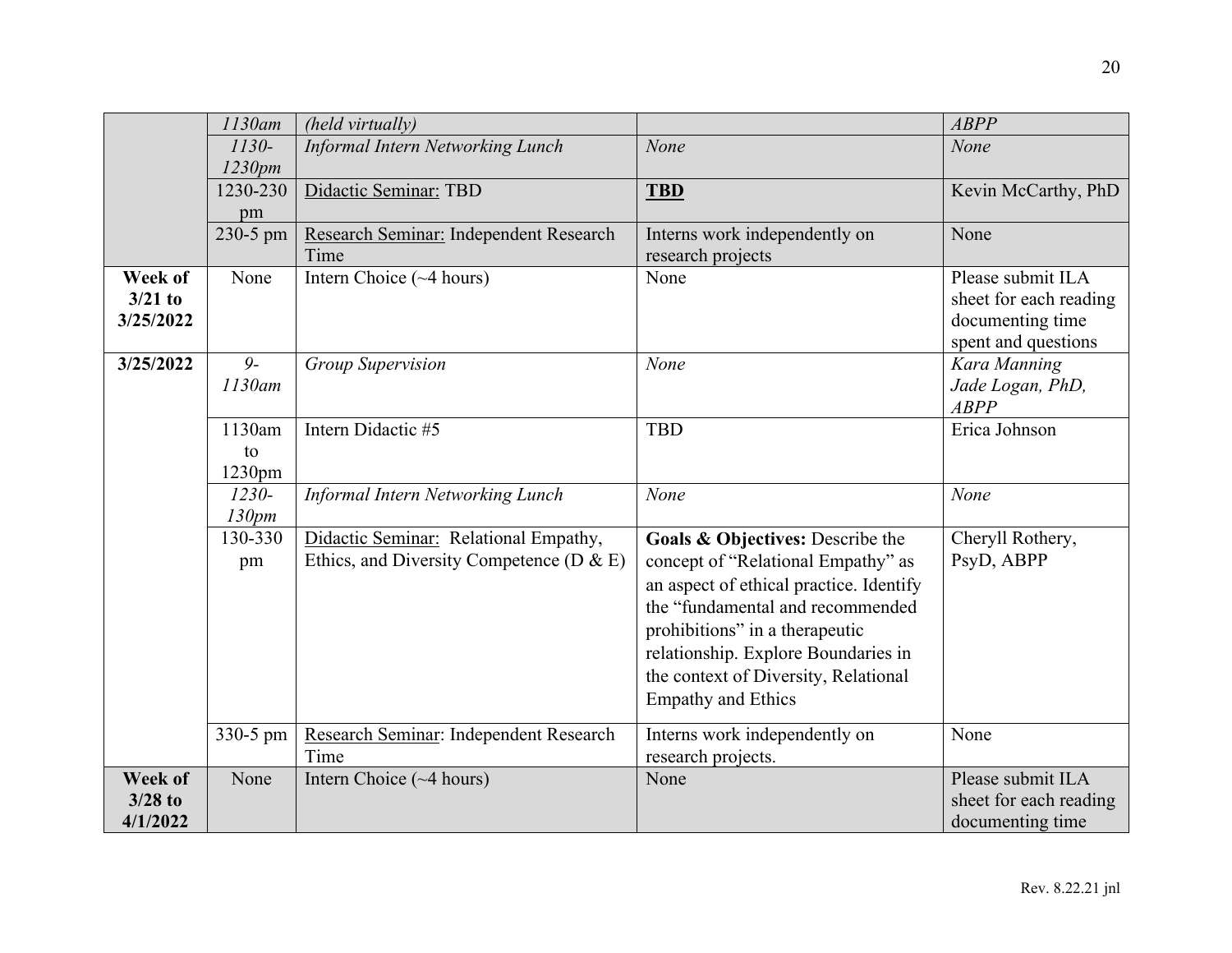|           |            |                                                |                                         | spent and questions     |
|-----------|------------|------------------------------------------------|-----------------------------------------|-------------------------|
| 4/1/2022  | 9-12pm     | Group Supervision                              | None                                    | <b>Ben Rodgers</b>      |
|           |            |                                                |                                         | Jade Logan, PhD,        |
|           |            |                                                |                                         | <b>ABPP</b>             |
|           | $12-1$ pm  | Informal Intern Networking Lunch               | None                                    | None                    |
|           | $1-3pm$    | Didactic Seminar: Part 2: Relational           | Goals & Objectives: Describe the        | Cheryll Rothery,        |
|           |            | Empathy, Ethics, and Diversity                 | concept of "Relational Empathy" as      | PsyD, ABPP              |
|           |            | Competence $(D & E)$                           | an aspect of ethical practice. Identify |                         |
|           |            |                                                | the "fundamental and recommended        |                         |
|           |            |                                                | prohibitions" in a therapeutic          |                         |
|           |            |                                                | relationship. Explore Boundaries in     |                         |
|           |            |                                                | the context of Diversity, Relational    |                         |
|           |            |                                                | <b>Empathy and Ethics</b>               | None                    |
|           | $3-5$ pm   | Research Seminar: Independent Research<br>Time | Interns work independently on           |                         |
| Week of   |            | Intern Choice $(\sim 4$ hours)                 | research projects<br>None               | Please submit ILA       |
| $4/4$ to  | None       |                                                |                                         | sheet for each reading  |
| 4/8/2022  |            |                                                |                                         | documenting time        |
|           |            |                                                |                                         | spent and questions     |
|           |            |                                                | <b>SPIN Site Visit Day</b>              |                         |
| 4/8/2022  | $9-11$ am  | <b>Group Supervision</b>                       | None                                    | Annemarie Clarke,       |
|           |            |                                                |                                         | PhD                     |
|           | $11-12$ pm | Intern Assessment #7:                          | None                                    | <b>Allison Rozovksy</b> |
|           | $12-1$ pm  | Informal Intern Networking Lunch               | None                                    | None                    |
|           | $1-3$ pm   | Didactic Seminar: TBD                          | <b>Goals/Objectives: TBD</b>            | Annemarie Clarke,       |
|           |            |                                                |                                         | PhD                     |
|           | $3-5$ pm   | Research Seminar: Independent Research         | Interns work independently on           | None                    |
|           |            | Time                                           | research projects                       |                         |
| Week of   | None       | Intern Choice $(\sim 4$ hours)                 |                                         | Please submit ILA       |
| $4/11$ to |            |                                                |                                         | sheet for each reading  |
| 4/15/2022 |            |                                                |                                         | documenting time        |
|           |            |                                                |                                         | spent and questions     |
| 4/15/2022 |            |                                                | <b>Good Friday</b>                      |                         |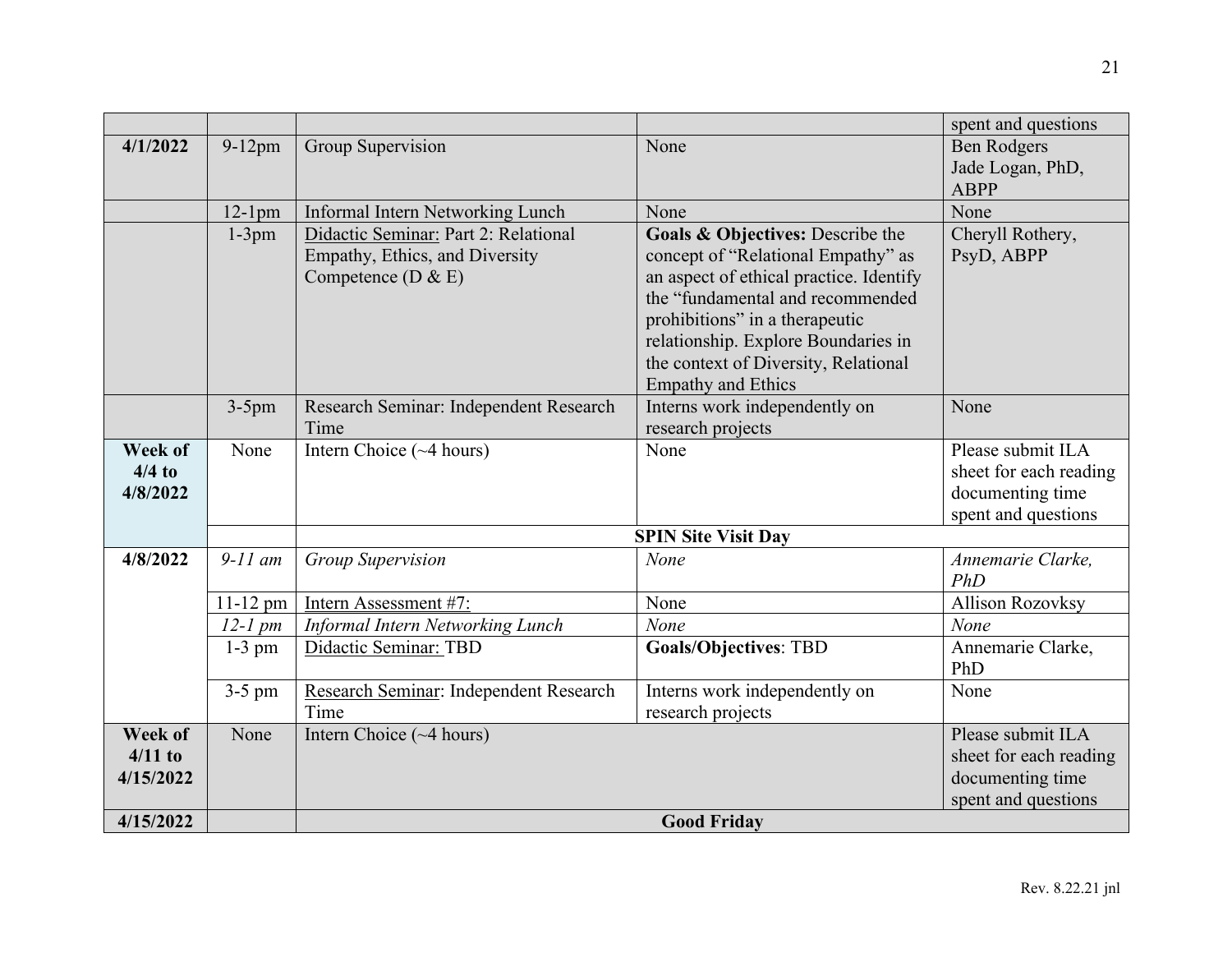|                                             |                    | <b>No In-person Seminar Today</b>                          |                                                                                          |                                                                                                         |  |
|---------------------------------------------|--------------------|------------------------------------------------------------|------------------------------------------------------------------------------------------|---------------------------------------------------------------------------------------------------------|--|
| Week of<br>$4/18$ to<br>4/22/2022           |                    | Intern Choice $(\sim 4$ hours)                             |                                                                                          | Please submit ILA<br>sheet for each reading<br>documenting time<br>spent and questions                  |  |
| 4/22/2022                                   | $9 - 1130$<br>am   | <b>Group Supervision</b>                                   | None                                                                                     | Erica Johnson<br>Jade Logan, PhD,<br><b>ABPP</b>                                                        |  |
|                                             | 1130-<br>1230pm    | Intern Didactic #6                                         | Goals/Objectives: TBD                                                                    | Jill Siletski                                                                                           |  |
|                                             | $1230 -$<br>130pm  | <b>Informal Networking Lunch</b>                           | None                                                                                     | None                                                                                                    |  |
|                                             | 1-330pm            | Diversity Seminar: Multicultural Interview<br>#6           | Goals/Objectives: To assist intern in<br>deeper exploration of an identity<br>presented. | <b>Allison Rozovksy</b>                                                                                 |  |
|                                             | 330-5pm            | Research Seminar: Independent Research<br>Time             | Interns work independently on<br>research projects                                       | None                                                                                                    |  |
| <b>Week of</b><br>$4/25$ to<br>4/29/2022    | None               | Intern Choice $(\sim 4 \text{ hours})$                     | None                                                                                     | Please submit ILA<br>sheet for each reading<br>documenting time<br>spent and questions                  |  |
| 4/29/2022<br>Dr. Logan                      | $9-10$             | Research Seminar: Independent Research<br>Time             | Interns work independently on<br>research projects.                                      | None                                                                                                    |  |
| away                                        | $10-12pm$          | <b>Group Supervision</b>                                   |                                                                                          | William Ersnt, PsyD                                                                                     |  |
|                                             | $12-1$ pm          | <b>Informal Networking Lunch</b>                           | None                                                                                     | None                                                                                                    |  |
|                                             | $1-3pm$            | Didactic Seminar: TBD                                      | <b>Goals/Objectives: TBD</b>                                                             | William Ernst, PsyD                                                                                     |  |
|                                             | $3-5$ pm           | Research Seminar: Independent Research<br>Time             | Interns work independently on<br>research projects.                                      | None                                                                                                    |  |
| Week of<br>$5/2$ to<br>5/6/2022<br>5/6/2022 | None<br>$9 - 1130$ | Intern choice $(\sim 3$ hours)<br><b>Group Supervision</b> | None                                                                                     | Please submit ILA<br>sheet for each reading<br>documenting time<br>spent and questions<br>DeAnna DeHaas |  |
|                                             |                    |                                                            |                                                                                          |                                                                                                         |  |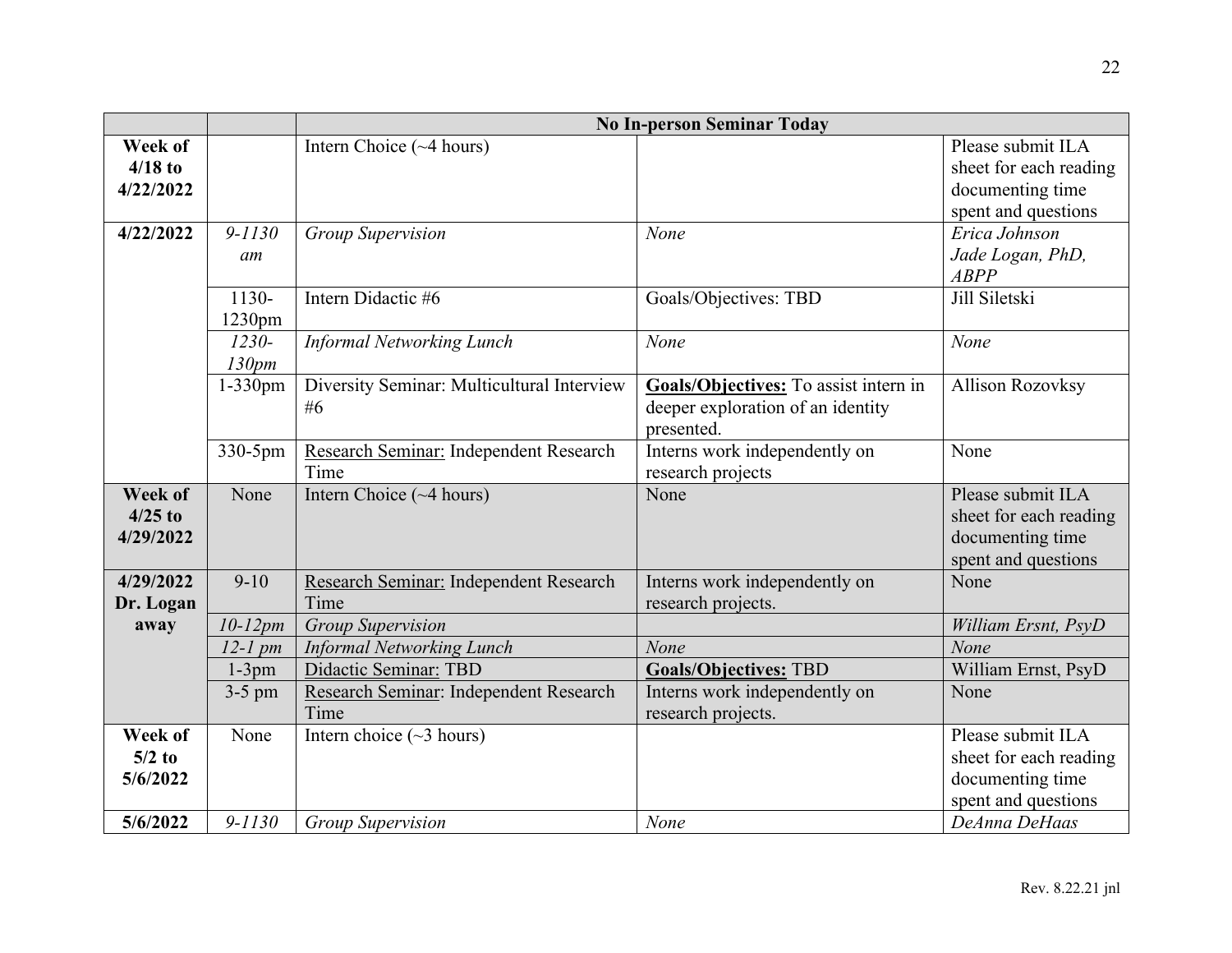|                | am            |                                        |                                        | Jade Logan, PhD,<br><b>ABPP</b> |
|----------------|---------------|----------------------------------------|----------------------------------------|---------------------------------|
|                | 1130-         | Intern Didactic #7                     | <b>TBD</b>                             | <b>Gwen Edwards</b>             |
|                | 1230pm        |                                        |                                        |                                 |
|                | $12-1$ pm     | Informal Intern Networking Lunch       | None                                   | None                            |
|                | $1-3$ pm      | Research Seminar: Interns to present   | To continue facilitation of completing | Jade Logan, PhD,                |
|                |               | research projects                      | of research projects.                  | <b>ABPP</b>                     |
|                | $3-5$ pm      | Research Seminar: Independent Research | Interns work independently on          | None                            |
|                |               | Time                                   | research projects.                     |                                 |
| Week of        | None          | Intern Choice (~4 hours)               | None                                   | Please submit ILA               |
| $5/9$ to       |               |                                        |                                        | sheet for each reading          |
| 5/13/2022      |               |                                        |                                        | documenting time                |
|                |               |                                        |                                        | spent and questions             |
| 5/13/2022      | $9-11$ am     | <b>Group Supervision</b>               | None                                   | Joshua Saks, PsyD               |
|                | $11-12$ pm    | Intern Clinical #7                     | None                                   | Kara Manning                    |
|                | $12$ - $1$ pm | Informal Intern Networking Lunch       | None                                   | None                            |
|                | $1-3pm$       | Didactic Seminar: TBD                  | <b>TBD</b>                             | Joshua Saks, PsyD               |
|                | $3-5$ pm      | Research Seminar: Independent Research | Interns work independently on          | None                            |
|                |               | Time                                   | research projects.                     |                                 |
| Week of        | None          | Intern choice $(\sim 4 \text{ hours})$ | None                                   | Please submit ILA               |
| $5/16$ to      |               | PPA – Interns are encouraged to attend |                                        | sheet for each reading          |
| 5/20/2022      |               |                                        |                                        | documenting time                |
|                |               |                                        |                                        | spent and questions             |
| 5/20/2022      | $9-10$        | Research Seminar: Independent Research | Interns work independently on          | None                            |
|                |               | Time                                   | research projects.                     |                                 |
|                | $10-12$ pm    | <b>Group Supervision</b>               | None                                   | Amy Brosof, PhD                 |
|                | $12-1$ pm     | Informal Intern Networking Lunch       | None                                   | None                            |
|                | $1-3$ pm      | <b>TBD</b>                             | <b>TBD</b>                             | Jade Logan, PhD,                |
|                |               |                                        |                                        | <b>ABPP</b>                     |
|                | $3-5$ pm      | <b>Independent Research Time</b>       | Interns work independently on          | None                            |
|                |               |                                        | research projects                      |                                 |
| <b>Week of</b> |               |                                        | Intern choice $(\sim 4$ hours)         |                                 |
| $5/23$ to      |               |                                        |                                        |                                 |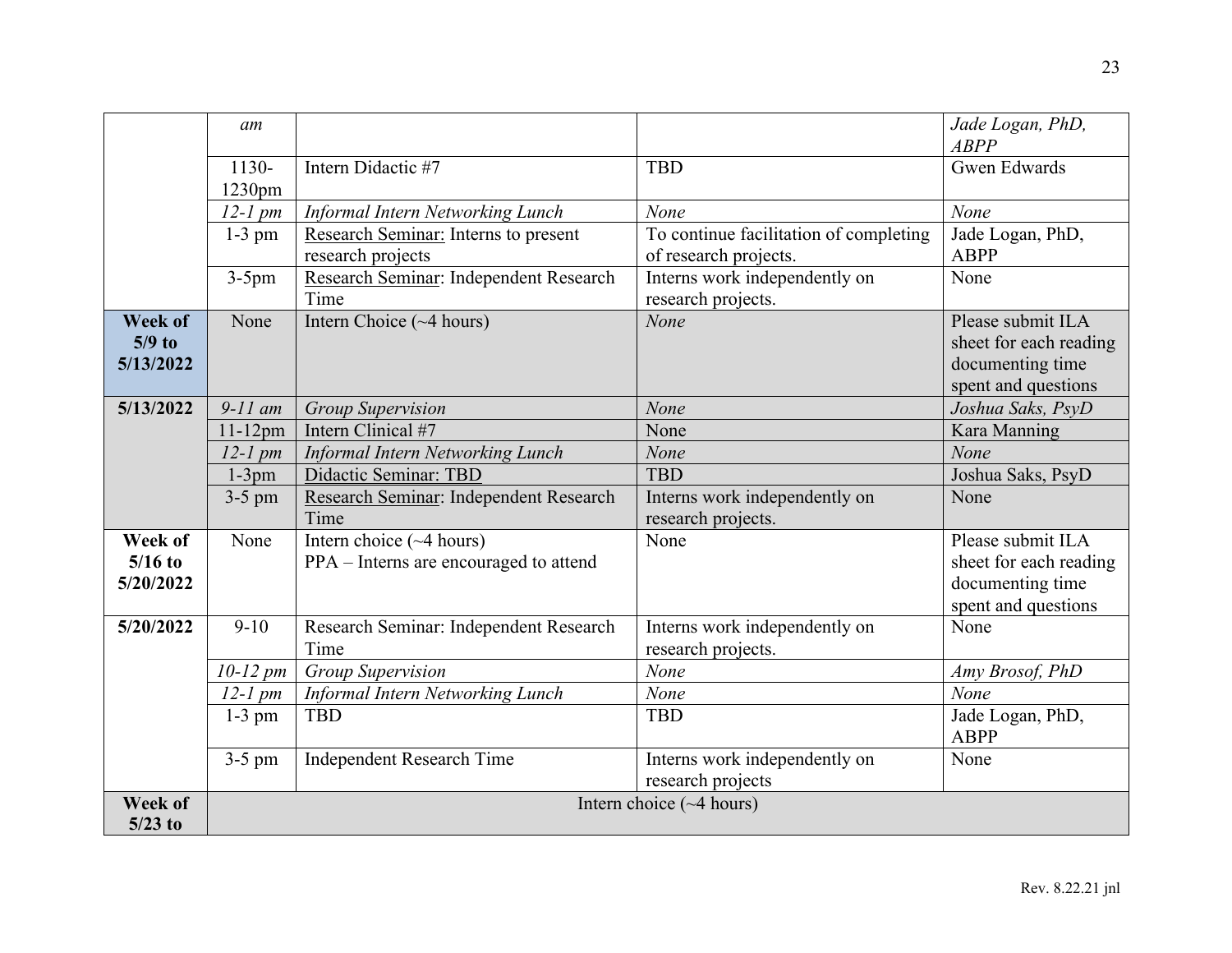| 5/27/2022                         |              |                                                                                               |                                                                                                                                                                                                                      |                                                                                        |
|-----------------------------------|--------------|-----------------------------------------------------------------------------------------------|----------------------------------------------------------------------------------------------------------------------------------------------------------------------------------------------------------------------|----------------------------------------------------------------------------------------|
| 5/27/2022                         |              |                                                                                               | <b>No In-Person Seminar Scheduled</b>                                                                                                                                                                                |                                                                                        |
| Week of<br>$5/30$ to<br>6/3/2022  | None         | Intern choice $(\sim 3$ hours)                                                                | None                                                                                                                                                                                                                 | Please submit ILA<br>sheet for each reading<br>documenting time<br>spent and questions |
| 6/3/2022                          | $9-12$ pm    | <b>Group Supervision</b>                                                                      | None                                                                                                                                                                                                                 | Jade Logan, PhD,<br><b>ABPP</b>                                                        |
|                                   | $12-1$ pm    | Informal Intern Networking Lunch                                                              | None                                                                                                                                                                                                                 | None                                                                                   |
|                                   | $1-230$ pm   | Professional Development Seminar:<br>Financial Planning for Early Career<br>Psychologists (P) | Goals/Objectives: This seminar will<br>discuss financial planning for early<br>career psychologists, with an<br>emphasis on loan forgiveness and<br>repayment programs and the<br>eligibility requirements for each. | Jade Logan, PhD,<br><b>ABPP</b>                                                        |
|                                   | 230-5 pm     | Research Seminar: Independent Research<br>Time                                                | Interns work independently on<br>research projects                                                                                                                                                                   | None                                                                                   |
| Week of<br>$6/6$ to<br>6/10/2022  | None         | Intern Choice $(\sim 4 \text{ hours})$                                                        | None                                                                                                                                                                                                                 | Please submit ILA<br>sheet for each reading<br>documenting time<br>spent and questions |
| 6/10/2022                         | $9-12pm$     | <b>Group Supervision</b>                                                                      | None                                                                                                                                                                                                                 | Jade Logan, PhD,<br><b>ABPP</b>                                                        |
|                                   | $12$ - $1pm$ | <b>Informal Networking Lunch</b>                                                              | None                                                                                                                                                                                                                 | None                                                                                   |
|                                   | $1-5$ pm     | Research Seminar: Research Project<br>Presentations                                           | Interns will present research<br>presentations. Recap internship<br>experience.                                                                                                                                      | Jade Logan, PhD,<br><b>ABPP</b>                                                        |
| Week of<br>$6/13$ to<br>6/17/2022 |              | Intern Choice (~4 hours)                                                                      |                                                                                                                                                                                                                      |                                                                                        |
| 6/17/2022                         |              | Interns should present to site this day to focus on closing for the year.                     |                                                                                                                                                                                                                      |                                                                                        |
| Week of                           | None         | Intern Choice $(\sim 4$ hours)                                                                | None                                                                                                                                                                                                                 | None                                                                                   |